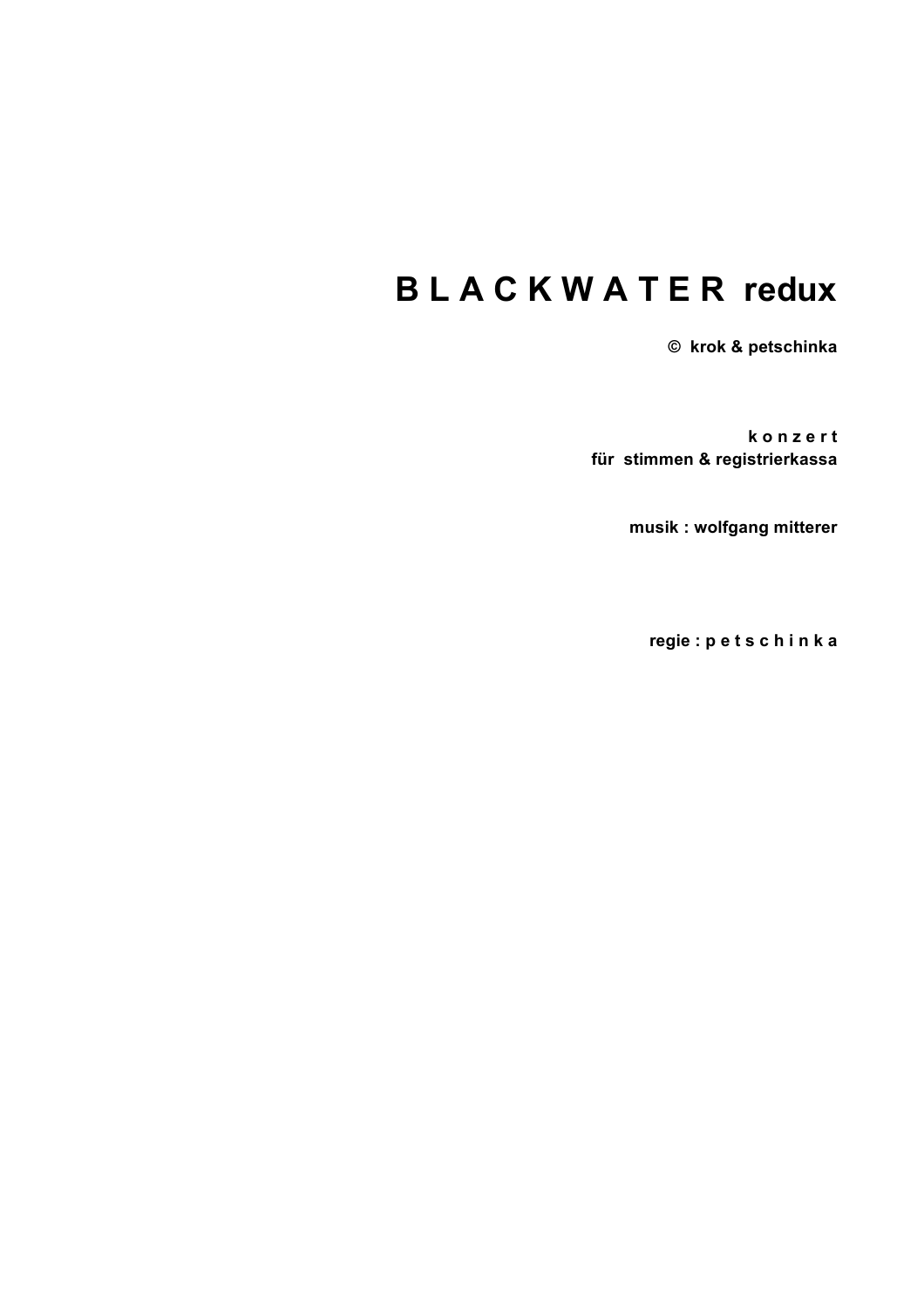|                                | After 9/11 Business bo-bo-boom                                                                                                                                                                           |
|--------------------------------|----------------------------------------------------------------------------------------------------------------------------------------------------------------------------------------------------------|
| <b>MALE VOICE</b>              |                                                                                                                                                                                                          |
| <b>MUSIC</b><br><b>SHOTS</b>   |                                                                                                                                                                                                          |
| <b>TITLE</b>                   | <b>BLACKWATER redux</b><br>konzert für stimmen und regiestrierkassa<br>von krok und petschinka                                                                                                           |
|                                | musik<br>wolfgang mitterer<br>regie: petschinka                                                                                                                                                          |
| <b>SHOTS</b>                   |                                                                                                                                                                                                          |
| <b>BLACKWATER ADVERTISMENT</b> |                                                                                                                                                                                                          |
|                                | Blackwater is the largest training facility in the world<br>and provides training in a real world environment.                                                                                           |
|                                | Blackwater is a private professional security and training firm.                                                                                                                                         |
|                                | In a broader sense we are a turn-key solution provider<br>and supporting security and peace,<br>freedom and democracy around the world.                                                                  |
| <b>CALLCENTERgirl 01</b>       | ich kümmere mich hier nur um Ihren auftrag<br>keine namen                                                                                                                                                |
| <b>SOLDIERS</b>                | Go, go, go, go, go                                                                                                                                                                                       |
| <b>BLACKWATER ADVERTISMENT</b> |                                                                                                                                                                                                          |
|                                | Blackwater is designed from the ground up to be a flexible,<br>fire armed training center<br>and to offer you the convenience<br>to being able to eat, sleep<br>and more importantly train in one place. |
| <b>MUSIC</b><br><b>SHOTS</b>   |                                                                                                                                                                                                          |
| <b>CALLCENTERgirl 02</b>       | Sie möchten eine information über die agentur?<br>gut.                                                                                                                                                   |

**MUSIC**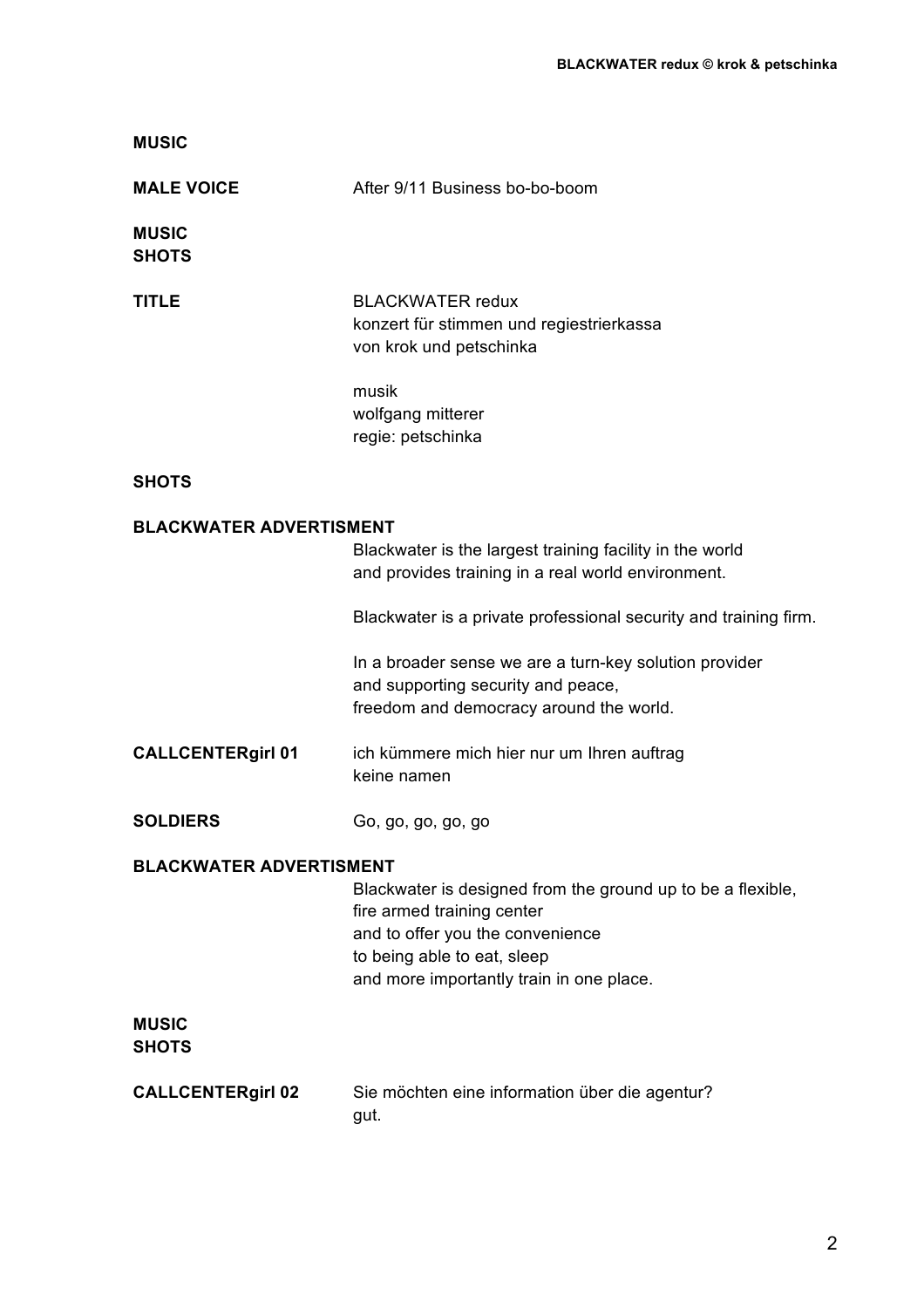#### **BLACKWATER ADVERTISMENT**

It supports shot gun, pistol and sub machine gun in day and night scenario.

# **TRUCK starts**

**VOICE** Go, go, go, go, go, go, go.

#### **BLACKWATER ADVERTISMENT**

Everything that we do our success is because of those great men and women that put themselves in harms way every single day.

## **MOTHER of a BLACKWATER MERCENARY**

They slaughtered my son, they dismembered him, they decapitated him, they tortured him. They hung him from a bridge for four days.

**SONG** take off your diamonds take off your skin take off your holiness take off your sin

> I want you naked I want you mad

# **MOTHER of a BLACKWATER MERCENARY**

I want Blackwater to acknowledge the responsibility they had in this horrendous nightmare and to take some accountability

#### **BLACKWATER ADVERTISMENT**

Our clients are important people who are making decisions which effect the world. Our job is to protect them and to bring them peace of mind so they can concentrate on the task at hand.

**JOURNALIST** The company says it can assemble hundreds of battle-ready men a small private army at a moments notice....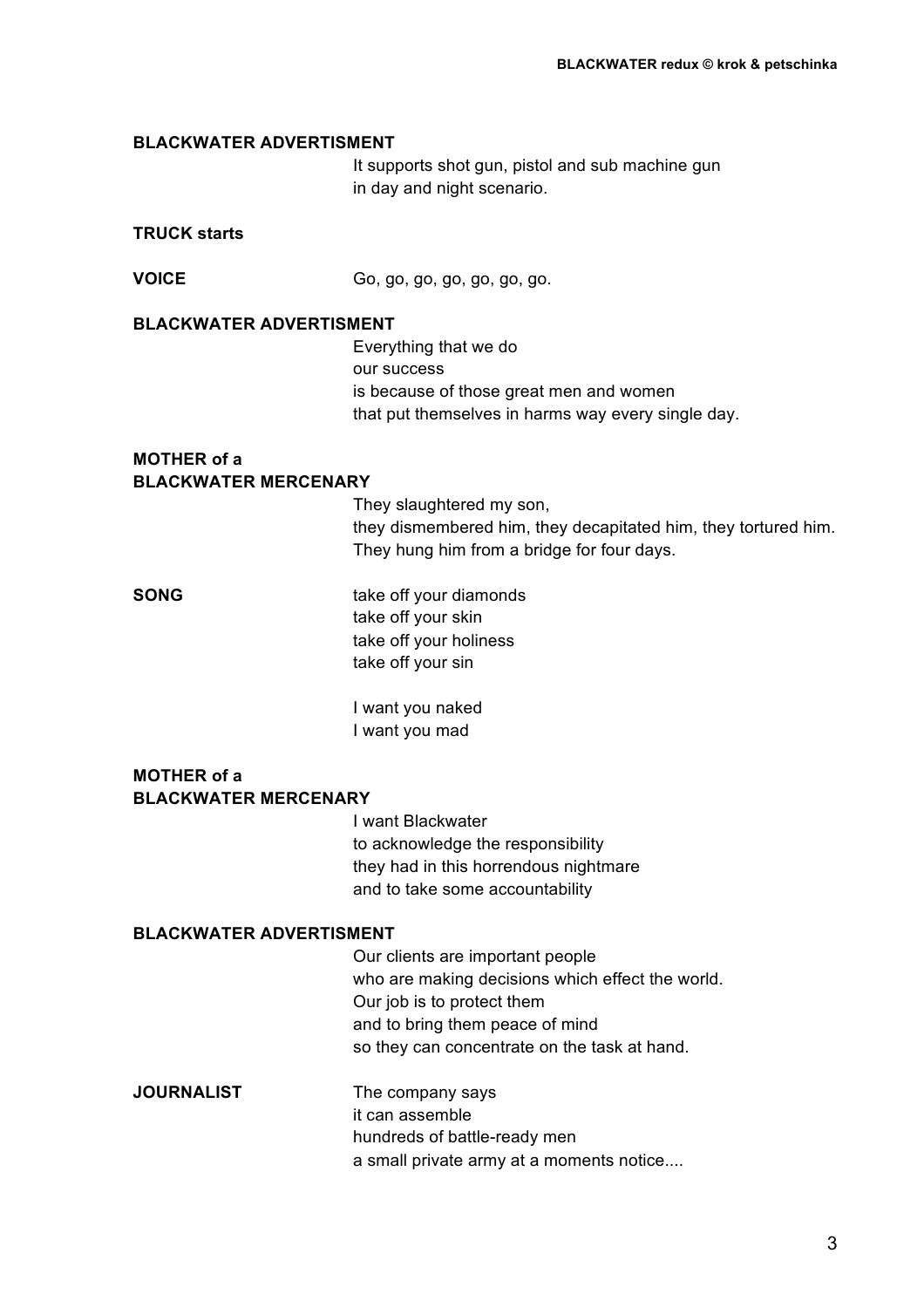| <b>JOURNALIST</b>        | Five years ago<br>they were just about to go under<br>and as the Iraq war started<br><b>BUSSINESS BOOMED</b>                                                                                                                                                                                                                                                                                                                 |
|--------------------------|------------------------------------------------------------------------------------------------------------------------------------------------------------------------------------------------------------------------------------------------------------------------------------------------------------------------------------------------------------------------------------------------------------------------------|
| <b>SOUND of BOMBS</b>    |                                                                                                                                                                                                                                                                                                                                                                                                                              |
| <b>CALLCENTERgirl 03</b> | Sie wollen mit unseren leuten eine moschee betreten.<br>gut<br>in stiefeln?<br>gut<br>und mit dem gewehr im anschlag.<br>gut                                                                                                                                                                                                                                                                                                 |
| <b>CALLCENTERgirl 04</b> | Sie<br>möchten?<br>oder wollen?<br>gut.<br>in eine stadt?<br>in die berge?<br>in ein camp im dschungel?<br>gut<br>afrika?<br>südamerika?<br>gut.<br>dschungel<br>in<br>panama?<br>costa rica?<br>amazonasgürtel?<br>gut.<br>Sie wollen<br>dort ferien machen.<br>fischen?<br>jagen?<br>gut.<br>Sie möchten dort<br>vögel jagen?<br>schweine?<br>raubtiere?<br>menschen?<br>gut.<br>männer?<br>frauen?<br>beide geschlechter? |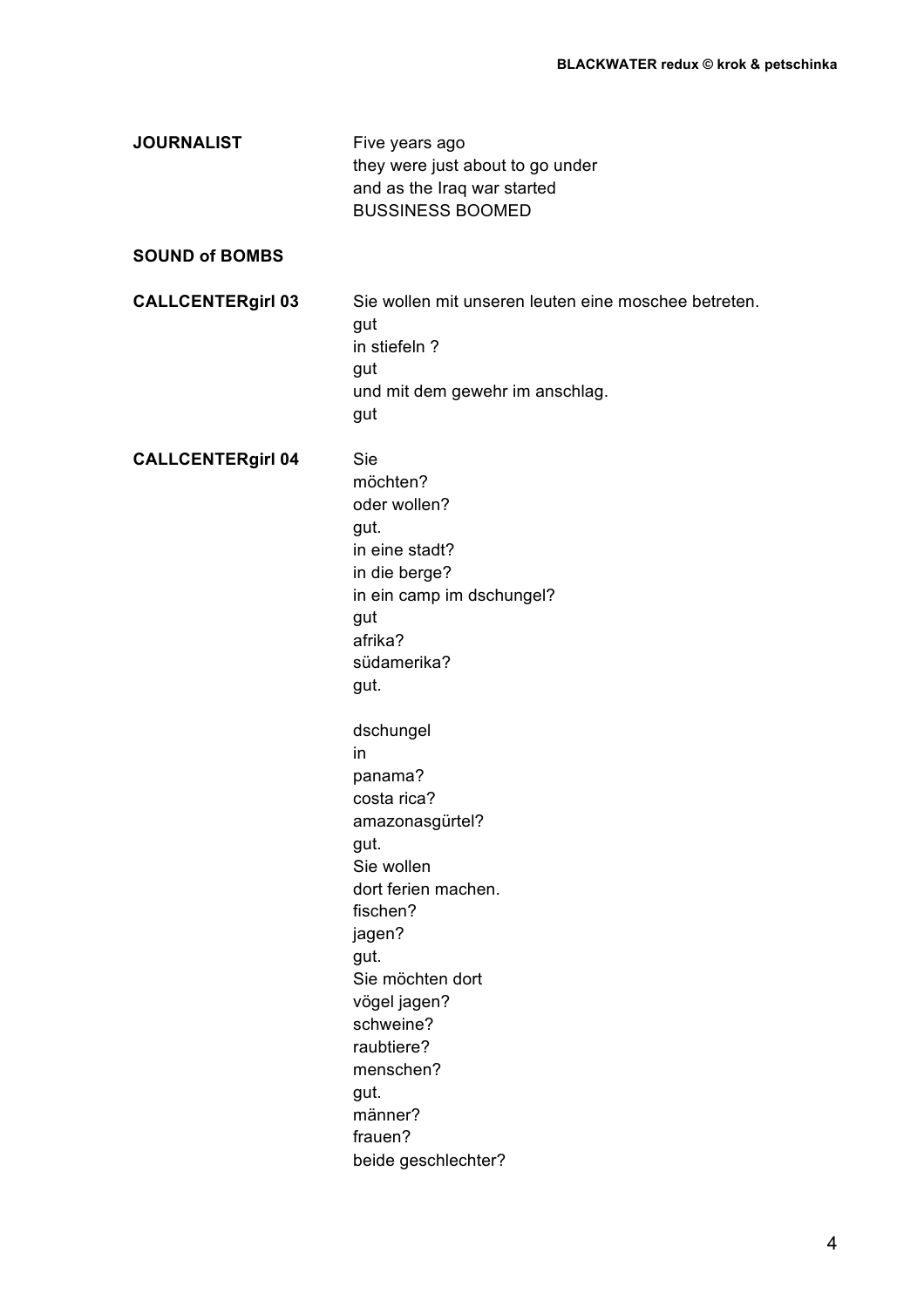gut. goldgräber? huren? eingeborene. gut. solche, die dem alkohol verfallen sind? solche, die wenig kontakt hatten mit der zivilisation? gut. jetzt zu Ihrer ausrüstung. Sie wollen diese leute jagen mit waffen? ja sicher klar entschuldigen Sie. mit waffen, wie Ihre opfer sie tragen? mit automatischen waffen. gut. pistolen? maschinenpistolen? gut. Sie wollen Ihre opfer selber aussuchen? die agentur soll sie aussuchen für Sie. gut. Sie wollen als begleitung einen mann? eine frau. gut. Sie wollen sich mit dieser frau in Ihrer sprache unterhalten können. gut. Sie wollen, dass diese frau Sie in den urwald begleitet. gut. dass sie Sie zu dem dorf Ihrer opfer bringt. gut. Ssie wollen, dass diese frau Ihnen die leute zeigt, die wir für Sie ausgesucht haben. gut. Sie wollen diese leute von hinten erschiessen! Sie wollen diesen personen auge in auge gegenübertreten. gut. Sie wollen diese leute anreden. Sie wollen vor sie hintreten und schiessen. gut. Sie wollen zwei? drei bis fünf? fünf bis zehn? gut.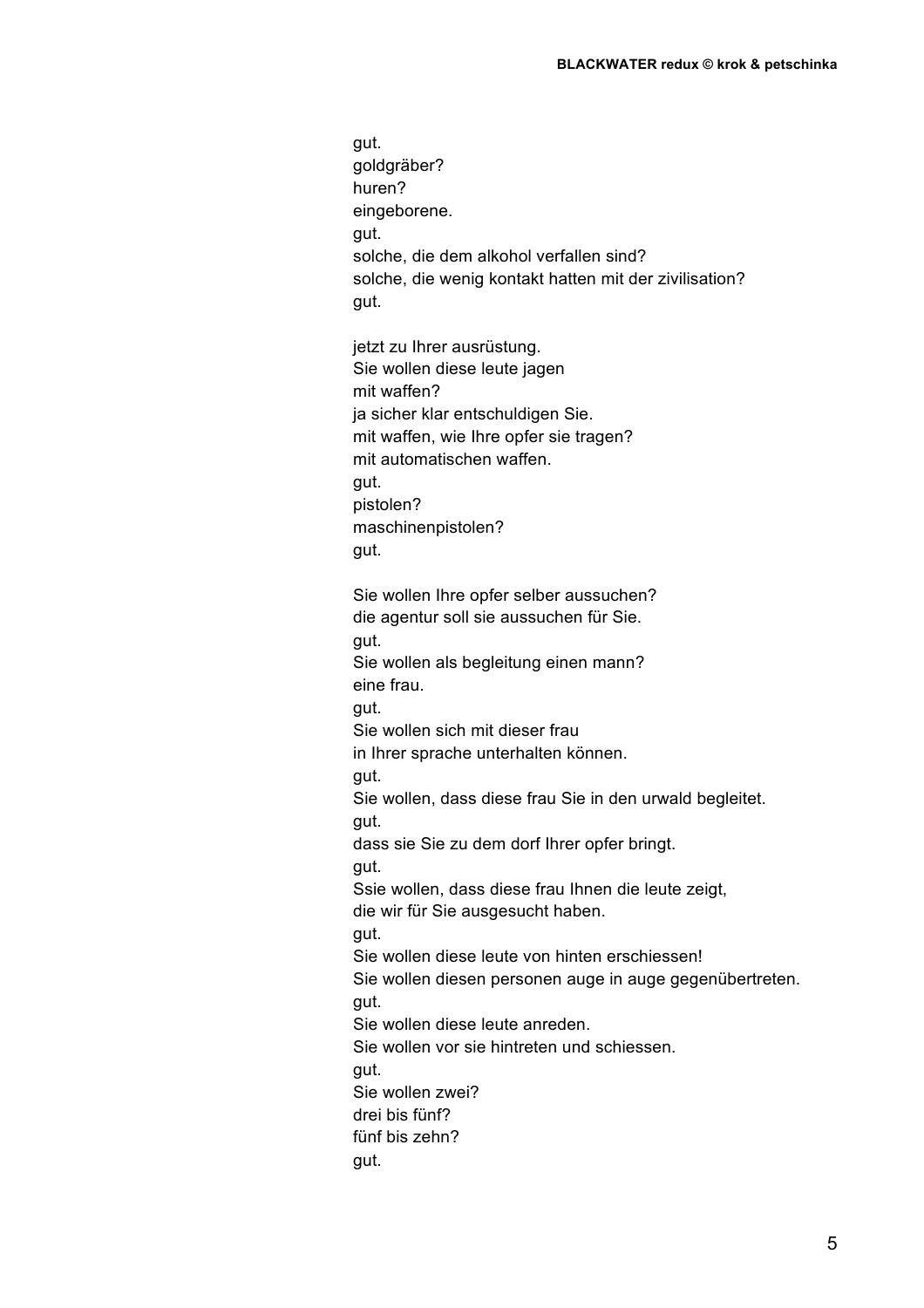|                       | Sie wollen auch ein kind?<br>mehrere kinder?<br>gut.<br>Sie wollen nach der tat in den jeep springen<br>und in sicherheit gebracht werden.<br>Sie wollen sich nach der tat<br>ein paar minuten in dem dorf aufhalten?<br>gut.<br>Sie wollen dort herumgeführt werden.<br>Sie wollen dort ein paar fotos schiessen.<br>gut. |
|-----------------------|----------------------------------------------------------------------------------------------------------------------------------------------------------------------------------------------------------------------------------------------------------------------------------------------------------------------------|
| <b>JOURNALIST</b>     | As Commander in Chief,<br>are you in control of and responsible<br>for the military contractors in Iraq?                                                                                                                                                                                                                   |
| <b>BUSH</b>           | Umm yes, I'm<br>I am responsible in that  the state department                                                                                                                                                                                                                                                             |
| <b>LAUGHTER</b>       |                                                                                                                                                                                                                                                                                                                            |
| <b>BUSH</b>           | Help                                                                                                                                                                                                                                                                                                                       |
| <b>BUSH</b>           | They protect people's lives and uh                                                                                                                                                                                                                                                                                         |
| <b>FEMALE STUDENT</b> | I was hoping your answer might be a little more specific                                                                                                                                                                                                                                                                   |
| <b>LAUGHTER</b>       |                                                                                                                                                                                                                                                                                                                            |
| <b>BUSH</b>           | And uh, I appreciate the sacrifice and the service<br>the Blackwater employees have made.                                                                                                                                                                                                                                  |
| <b>FEMALE STUDENT</b> | Mister Rumsfeld answered<br>that Iraq has its own domestic laws<br>which he soon applied to those privat military contractors:                                                                                                                                                                                             |
|                       | However, Iraq is clearly not currently capable<br>of enforcing its laws much less against,<br>you know, over our American military contractors.                                                                                                                                                                            |
|                       | I would submit you that in this case<br>this is one case privatization is not the solution                                                                                                                                                                                                                                 |
| <b>BUSH</b>           | Mhm                                                                                                                                                                                                                                                                                                                        |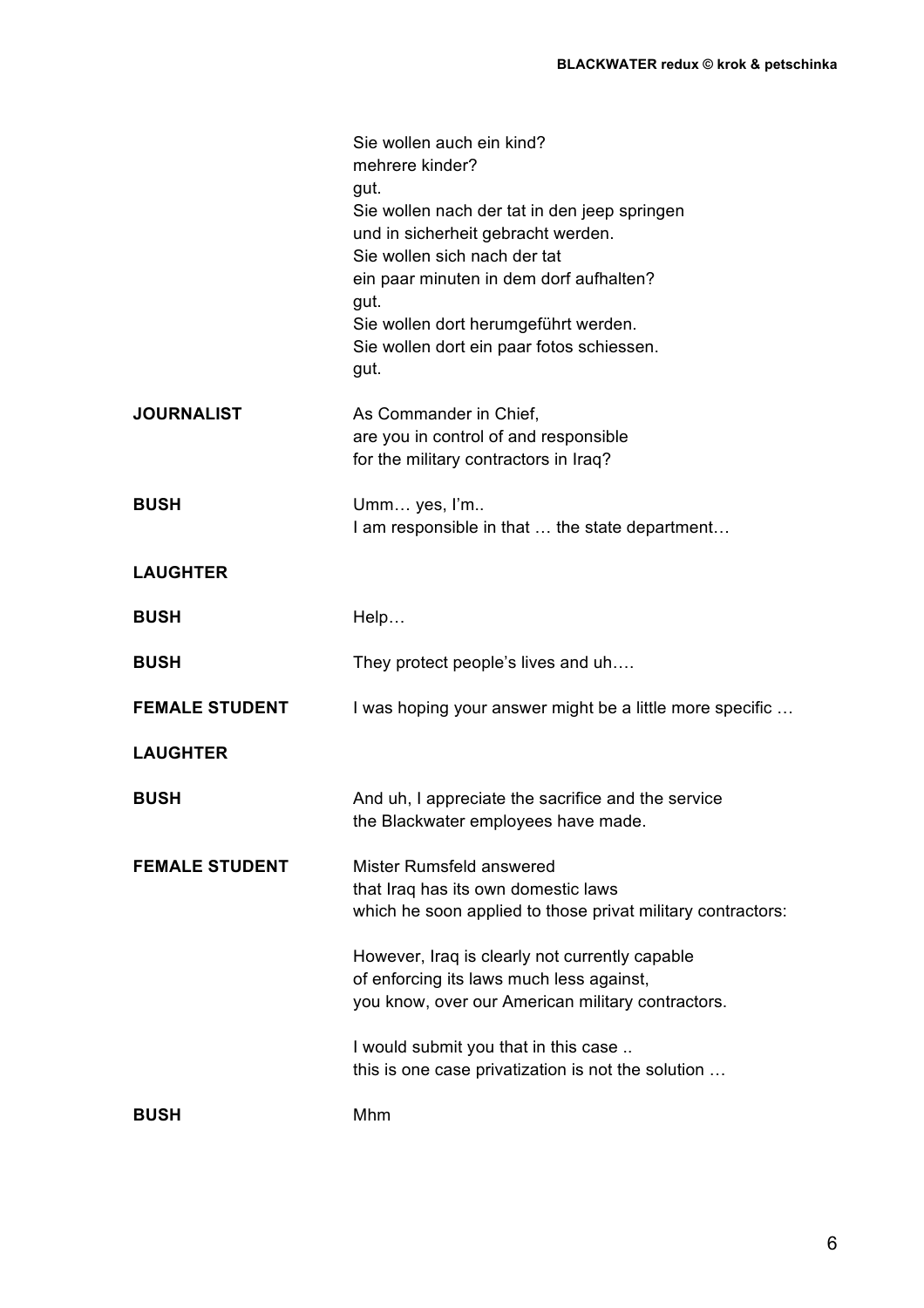| <b>FEMALE STUDENT</b>    | And Mr. President,<br>how do you propose to bring private military contractors<br>under a system of law.                                                                                                                                                               |
|--------------------------|------------------------------------------------------------------------------------------------------------------------------------------------------------------------------------------------------------------------------------------------------------------------|
| <b>BUSH</b>              | Yeah, I appreciate that very much.<br>I was not kidding.                                                                                                                                                                                                               |
| <b>LAUGHTER</b>          |                                                                                                                                                                                                                                                                        |
| <b>BUSH</b>              | I'll pick up the phone<br>and say<br>"Mr. Secretary I've got an interesting question".<br>I really will.<br>I will call the Secretary<br>and say: "Ron I have a very valuate question<br>and what are we doing about it?!"<br>that's how I work:<br>I am uh, uhthanks. |
| <b>LAUGHTER</b>          |                                                                                                                                                                                                                                                                        |
| <b>CALLCENTERgirl 05</b> | Sie wollen<br>dass die demonstration<br>mit unserer hundestaffel angegriffen wird<br>gut                                                                                                                                                                               |
| <b>JOURNALIST</b>        | Blackwater is the brain child<br>of camera shy multimillionaire Erik Prince.                                                                                                                                                                                           |
| <b>JOURNALIST</b>        | The largest private army in the world,<br>but little is known about how it operates.                                                                                                                                                                                   |
| <b>JOURNALIST</b>        | A big republican contributor<br>who's company has one more than eighty million dollars<br>worth of contracts from the US-government.                                                                                                                                   |
| <b>JOURNALIST</b>        | The man who founded Blackwater Erik Prince,<br>a former Navy Seal,<br>doesn't like talking to the press.                                                                                                                                                               |
| <b>ERIK PRINCE</b>       | I am an American working for America.                                                                                                                                                                                                                                  |
| <b>SHOTS</b>             |                                                                                                                                                                                                                                                                        |
| <b>ERIK PRINCE</b>       | Anything we do is to support US Policy.                                                                                                                                                                                                                                |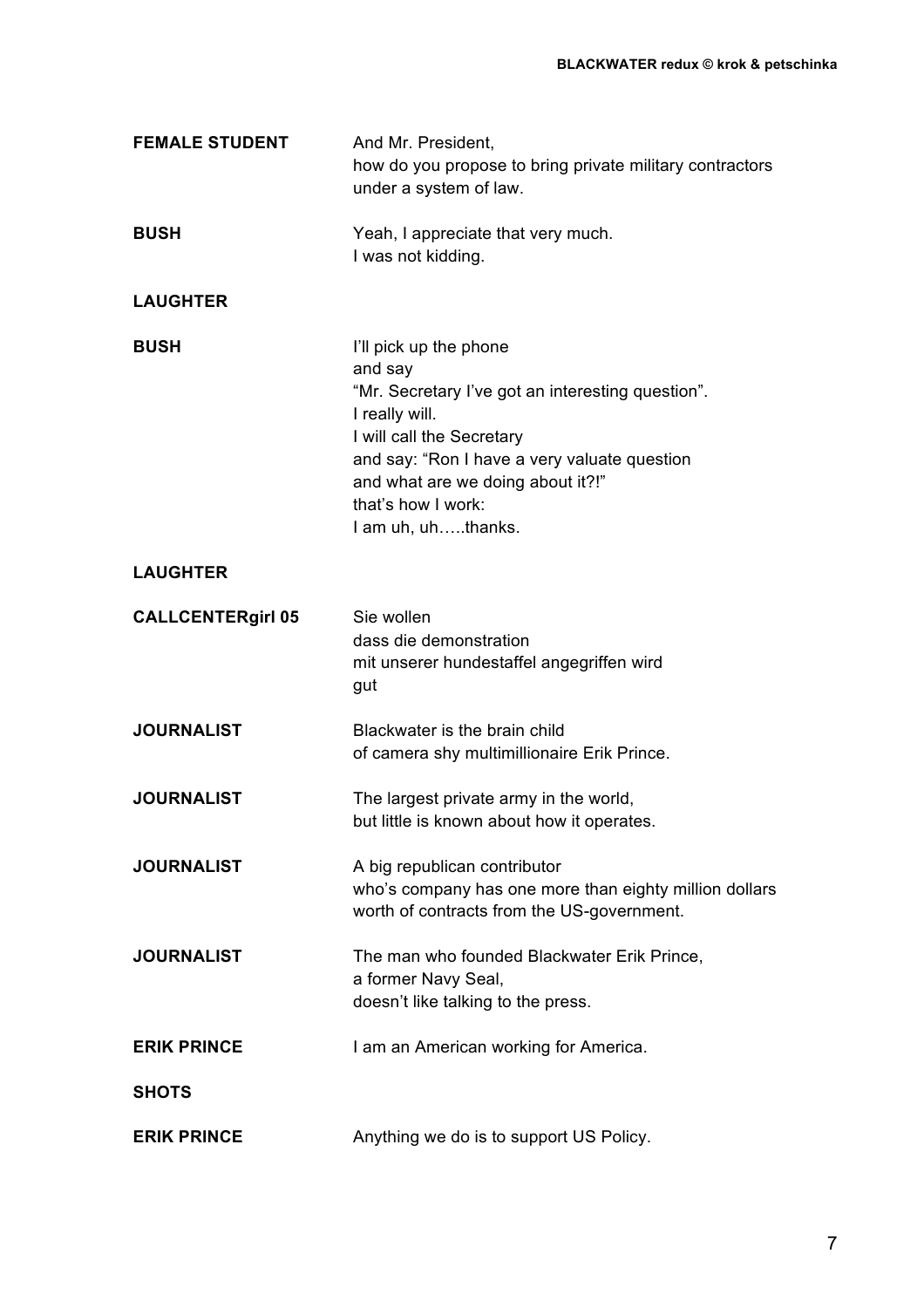| <b>SHOTS</b>             |                                                                                                                                                                                                                                                                                                                                                                            |
|--------------------------|----------------------------------------------------------------------------------------------------------------------------------------------------------------------------------------------------------------------------------------------------------------------------------------------------------------------------------------------------------------------------|
| <b>ERIK PRINCE</b>       | Definition of mercenary is<br>a professional soldier<br>that works in a pay biform army.                                                                                                                                                                                                                                                                                   |
| <b>JOURNALIST</b>        | The contract is with hundreds of millions of dollars.                                                                                                                                                                                                                                                                                                                      |
| <b>SHOTS</b>             | The company security contractors<br>who earn as much as 20,000 dollars a month<br>have developed a reputation of shooting first<br>and asking questions later.                                                                                                                                                                                                             |
| <b>SHOTS</b>             |                                                                                                                                                                                                                                                                                                                                                                            |
| <b>MERCENARY</b>         | We've got a whole group of                                                                                                                                                                                                                                                                                                                                                 |
| <b>SOUND OF A CHORUS</b> |                                                                                                                                                                                                                                                                                                                                                                            |
| <b>MERCENARY</b>         | Did he take that location.<br>Negative.<br>He cleaned them all out.                                                                                                                                                                                                                                                                                                        |
| <b>CALLCENTERgirl 06</b> | Sie wollen,<br>dass die agentur<br>die kolumbianischen kokainbauern einschüchtert<br>gut<br>dass wir die kokainplantagen aus der luft kontaminieren<br>gut                                                                                                                                                                                                                 |
| <b>CALLCENTERgirl 07</b> | Sie wollen den genauen tag bestimmen?<br>sie wollen eine frist bestimmen, in der der schuss fällt?<br>gut<br>eine woche?<br>zwei wochen?<br>gut<br>Sie wollen,<br>dass Sie in Ihrem bett im pflegeheim getötet werden?<br>Sie wollen, dass es bei einem spaziergang geschieht?<br>gut<br>im park.<br>auf der straße?<br>gut<br>Sie wollen<br>von hinten erschossen werden? |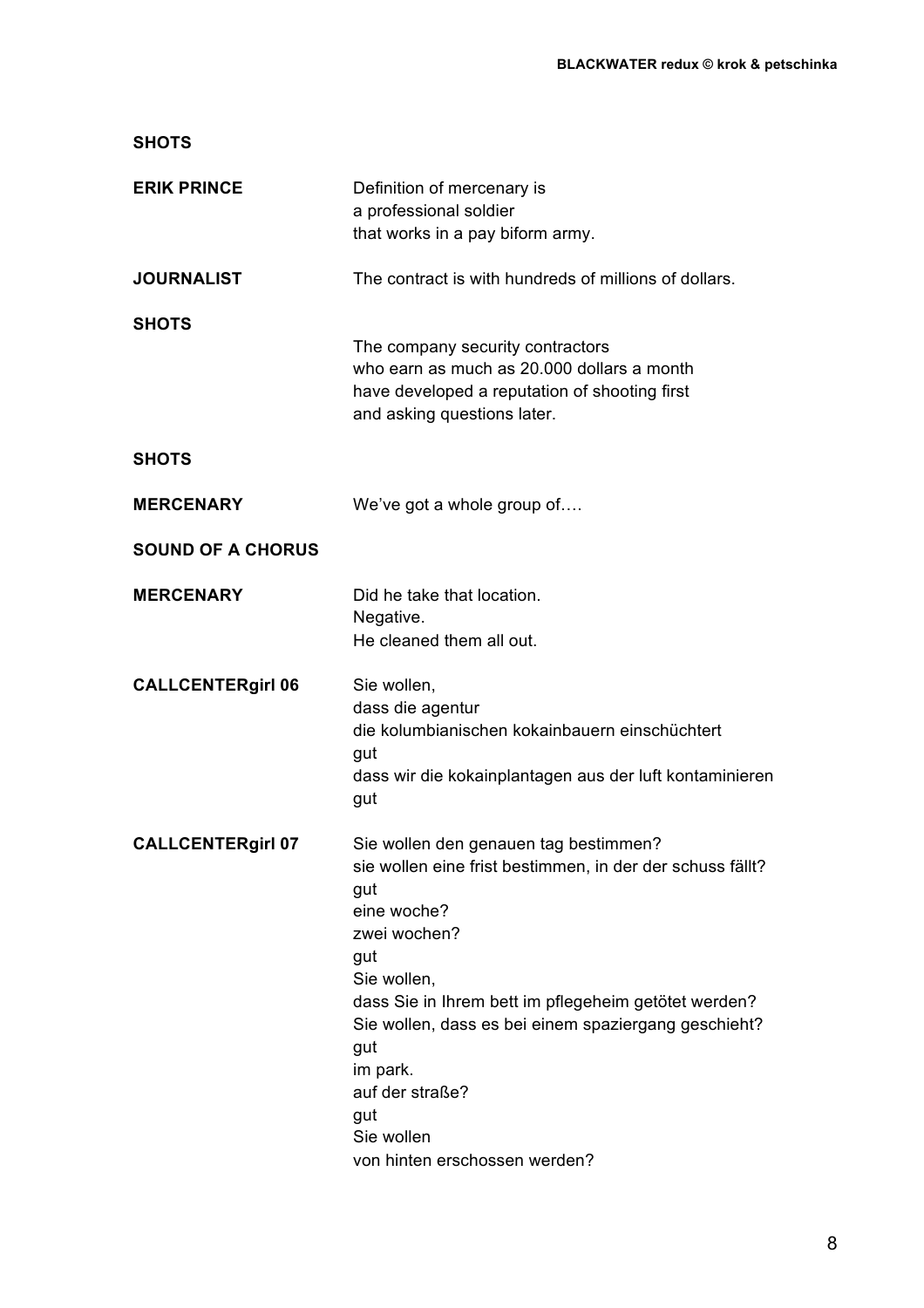|                                                                           | von vorne.<br>gut<br>Sie wollen den scharfschützen wahrnehmen?<br>Sie wollen durch diesen schuss<br>mitten aus dem leben gerissen werden?<br>gut<br>Sie wollen ins herz getroffen werden?<br>in die stirn?<br>gut                                                                                                                                                                                                                                                                                 |
|---------------------------------------------------------------------------|---------------------------------------------------------------------------------------------------------------------------------------------------------------------------------------------------------------------------------------------------------------------------------------------------------------------------------------------------------------------------------------------------------------------------------------------------------------------------------------------------|
| <b>CALLCENTERgirl 08</b>                                                  | Sie müssen nicht so schreien<br>ich hab's kapiert<br>Sie wollen, dass die agentur  okay noch heute<br>gut<br>wir wollen diesen journalisten gern aus dem verkehr ziehen<br>gut                                                                                                                                                                                                                                                                                                                    |
| <b>HELICOPTER</b>                                                         |                                                                                                                                                                                                                                                                                                                                                                                                                                                                                                   |
| <b>MERCENARY</b>                                                          | Another car coming at you, blue Mercedes Yep                                                                                                                                                                                                                                                                                                                                                                                                                                                      |
| <b>ADVERTISMENT</b><br>for MERCENARY COMPUTER GAME<br><b>FEMALE VOICE</b> | Alright guys you've got a new job available.<br>It's a simple verification job on an island just off the coast<br>So whoever wants the job<br>gets a nice paid day.<br>I love working for oil companies.                                                                                                                                                                                                                                                                                          |
| <b>CALLCENTERgirl 09</b>                                                  | Sie sprechen von diesem früheren raketentestgelände<br>in der heissesten wüste australiens?<br>gut<br>Sie möchten dort aufseher sein?<br>beobachter?<br>insasse.<br>gut<br>Sie möchten inhaftiert werden als asylwerber?<br>gut<br>Sie wollen von uns dort eingeschleust werden?<br>Sie wollen illegal über die grenze gehen.<br>gut<br>Sie wollen dann sich selbst überlassen werden?<br>Sie wollen, dass wir ihr experiment überwachen?<br>gut<br>Sie wollen, dass wir es dokumentieren?<br>gut |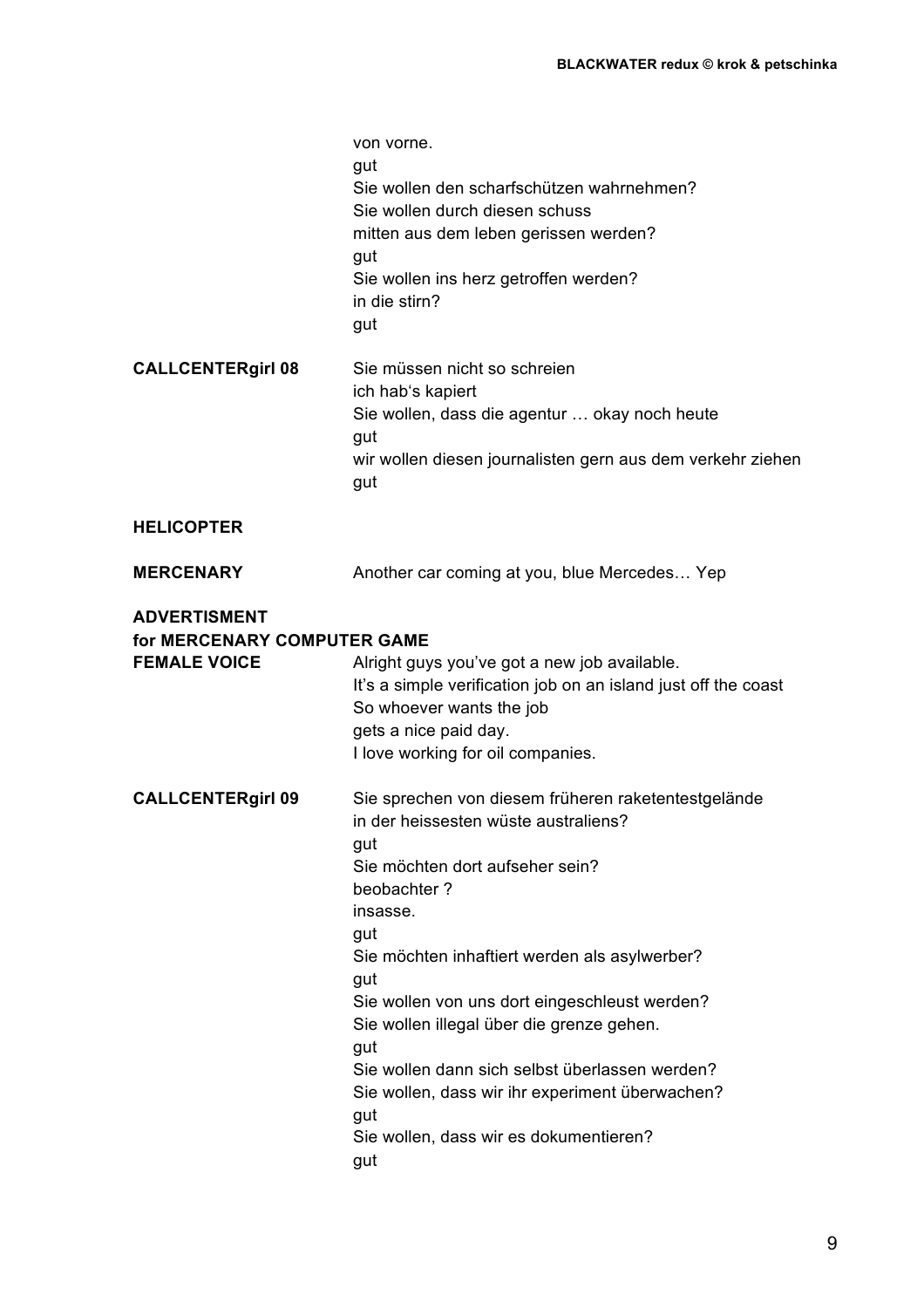Sie wissen, dass sich die haft in diesem wüsten-gulag negativ auf Ihre psyche auswirken wird. gut Sie wissen, dass dort ein auf schwerkriminelle spezialisierter us-wachdienst im einsatz ist ? aut Sie wollen sich beteiligen an den aktionen der iranischen & pakistanischen leute ? gut Sie wollen im detail was? sich in der glühend heissen sonne an den zaun fesseln? sich verstümmeln? mit einem selbstmord drohen? sich den hungerstreikenden anschliessen? gut sich den mund zunähen? gut Sie wissen, dass der australische premier eine solche aktion als eine "moralische erpressung" bezeichnen wird und Sie wissen desweiteren, dass Sie mit den bildern von ihrem zugenähten mund die gefühle der australischen fernsehzuschauer verletzten werden? gut **JOURNALIST** Some of the words that are commonly used to describe your guys at the risk of making you angry: blond gorillas, cowboy attitude, reckless, arrogant, aggressive, excessively aggressive. So why is it so wrong that… why is there this perception do you think that exists about Blackwater? You know when I, when I was in Iraq when this incident happened I spoke to a number of different operates and different private security firms and most of the time people said to me : "Blackwater are more aggressive than us!" Why do you think that is?!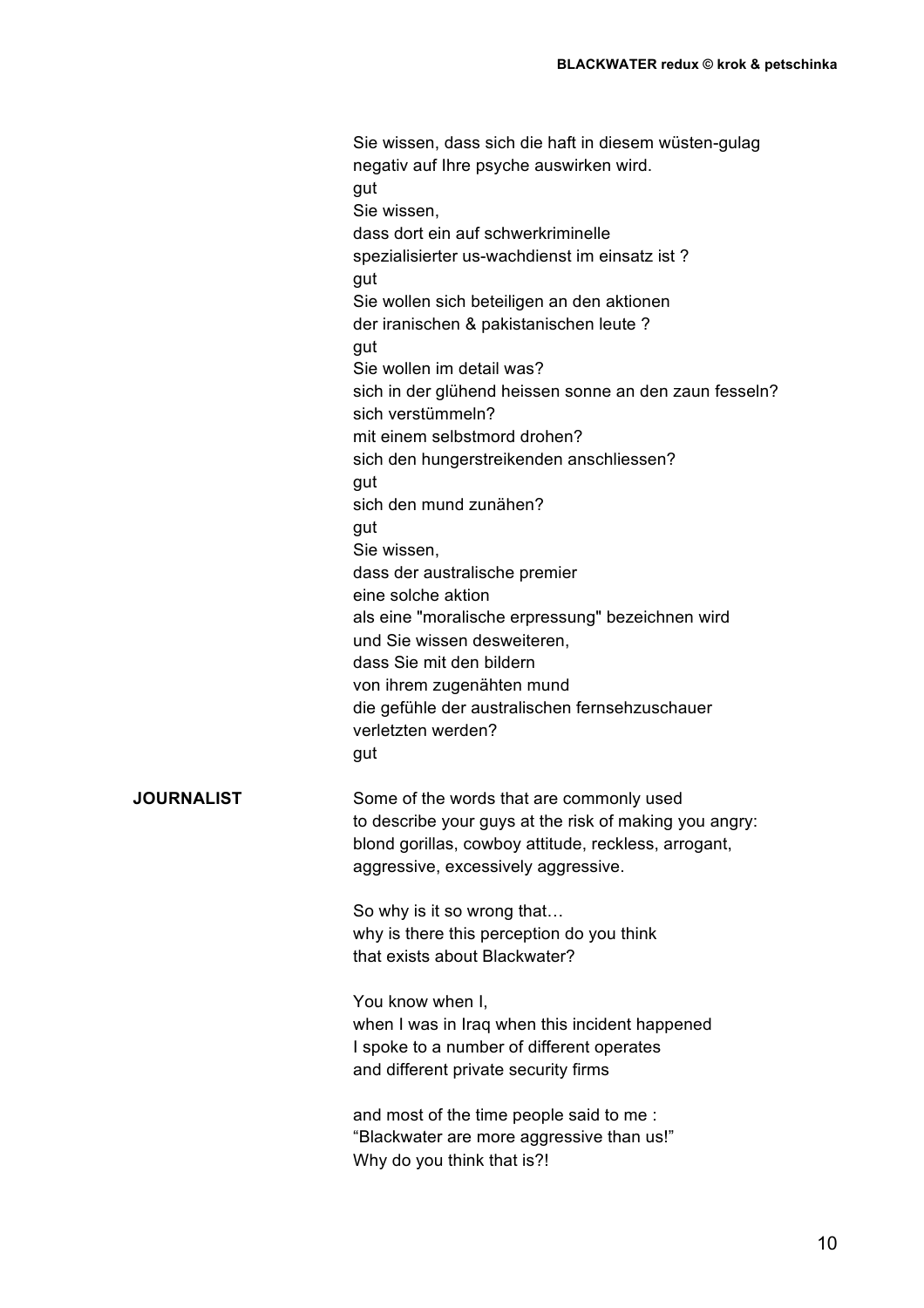|                           | I know you said the loss of innocent lives is a tragedy.<br>Do your regret it?                                                                                                                                                                                                         |
|---------------------------|----------------------------------------------------------------------------------------------------------------------------------------------------------------------------------------------------------------------------------------------------------------------------------------|
|                           | Do you wish it never happened?                                                                                                                                                                                                                                                         |
|                           | People want to know from you,<br>from Blackwater that you wish                                                                                                                                                                                                                         |
|                           | those people had not been killed.                                                                                                                                                                                                                                                      |
|                           | Do you wish that innocent people didn't have to die<br>as a result of anything you are involved in?                                                                                                                                                                                    |
| <b>ERIK PRINCE</b>        | It is absolutely not our wish                                                                                                                                                                                                                                                          |
|                           | that any innocent civilian should ever die.                                                                                                                                                                                                                                            |
| <b>JOURNALIST</b>         | Blackwater is a private army that was put together<br>by one of Americas lesser known fundamentalist wing-nuts:<br>Erik Prince took millions of Dollars that Daddy left him,<br>he cut a deal with Dick Cheney<br>and was awarded the right<br>to become Americas new unofficial army. |
| <b>ERIK PRINCE</b>        | I am an American working for America.                                                                                                                                                                                                                                                  |
| <b>SHOTS</b>              |                                                                                                                                                                                                                                                                                        |
| <b>JOURNALIST</b>         | This is a global private mercenary army<br>that has its own aircraft, its own tanks,<br>its own ammunition stashes<br>that rival the Armies of many third world countries.                                                                                                             |
| <b>BLACKWATER TRAINER</b> | Don't give up if you get shot<br>don't just say I'm dead, just finish the fucking drill alright.                                                                                                                                                                                       |
| <b>JOURNALIST</b>         | Blackwater doesn't fall under the US Court Marshall Law<br>when they break the law.<br>And they argue that they can't be sued<br>or they can't be prosecuted<br>under traditional criminal and civil statute in the US.                                                                |
|                           | In other words:<br>They operate in the dark out of the reach of anybody's law.                                                                                                                                                                                                         |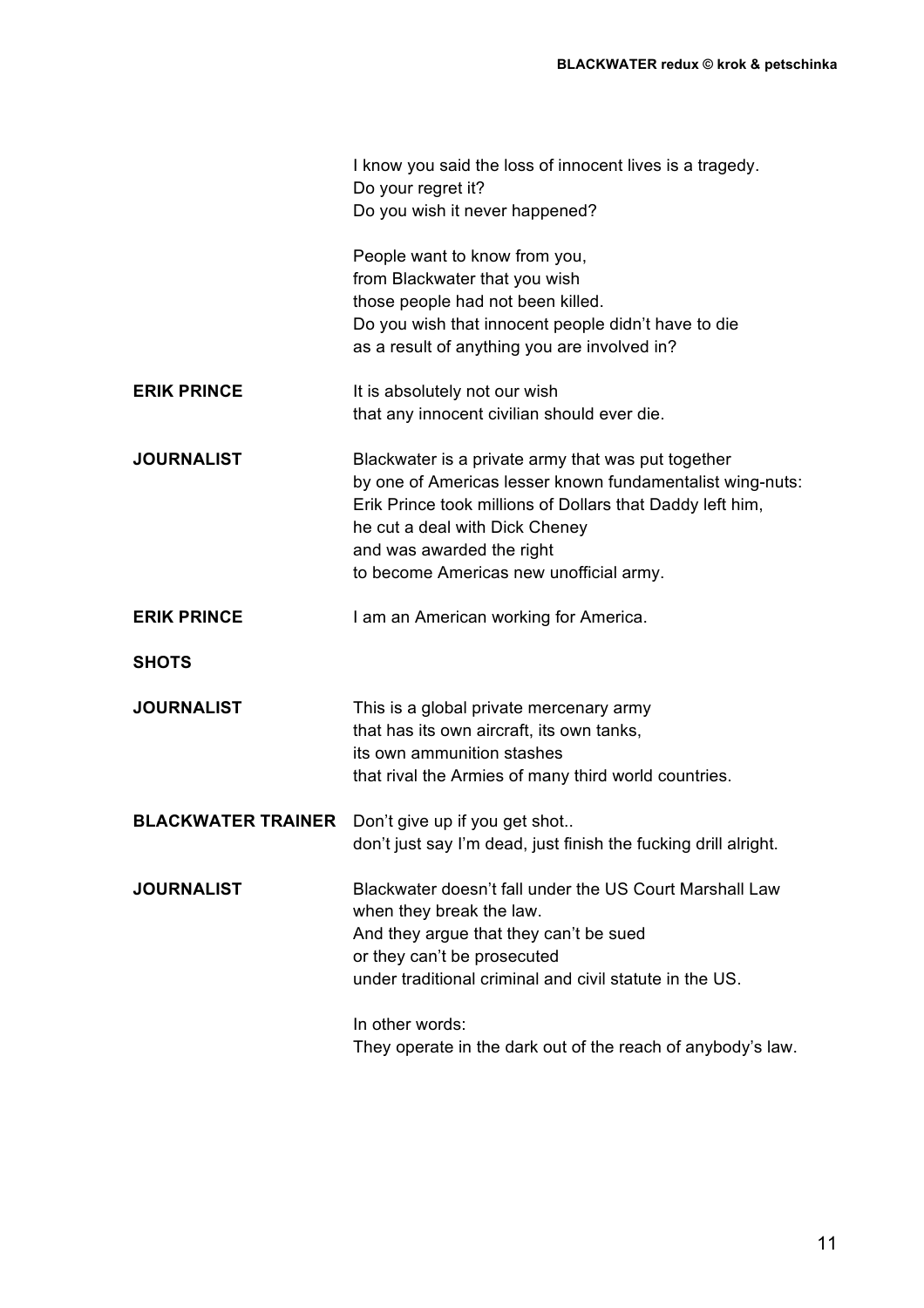# **A CAR FULL OF BLACKWATER GUYS**

| <b>FEMALE VOICE</b>      | Drivers fucking have two hands on the wheel at all times                                                                                                                                                                                                                                                                                                                                                                                                                                                                                                                                        |
|--------------------------|-------------------------------------------------------------------------------------------------------------------------------------------------------------------------------------------------------------------------------------------------------------------------------------------------------------------------------------------------------------------------------------------------------------------------------------------------------------------------------------------------------------------------------------------------------------------------------------------------|
| <b>JOURNALIST</b>        | They do that by not investigating instances<br>where there are people killed,<br>by covering up killings and by allowing Shooters,<br>that's what they call them,<br>they call the security people,<br>an interesting term,<br>they call them Shooters                                                                                                                                                                                                                                                                                                                                          |
| <b>CALLCENTERgirl 10</b> | Sie möchten sich beraten lassen?<br>einen kostenvoranschlag?<br>gut.<br>Sie<br>wollen?<br>möchten oder wollen?<br>gut.<br>eine nacht als grenzsoldat verbringen.<br>gut.<br>an einem teil der grenze, wo sehr wenig betrieb herrscht?<br>an dem sehr viele leute illegal einreisen?<br>gut.<br>mexikaner?<br>gut.<br>Sie wollen beobachter sein?<br>Sie wollen teil der armee sein?<br>teil des grenzschutzes?<br>gut.<br>Sie wollen teil des minute-man-projektes sein?<br>gut.<br>Sie wollen in einem der wachtürme sitzen?<br>gut.<br>Sie wollen ein nachtsichtgerät?<br>gut.<br>eine waffe? |
| <b>SHOT</b>              |                                                                                                                                                                                                                                                                                                                                                                                                                                                                                                                                                                                                 |
| <b>MERCENARY</b>         | oh shit                                                                                                                                                                                                                                                                                                                                                                                                                                                                                                                                                                                         |
|                          |                                                                                                                                                                                                                                                                                                                                                                                                                                                                                                                                                                                                 |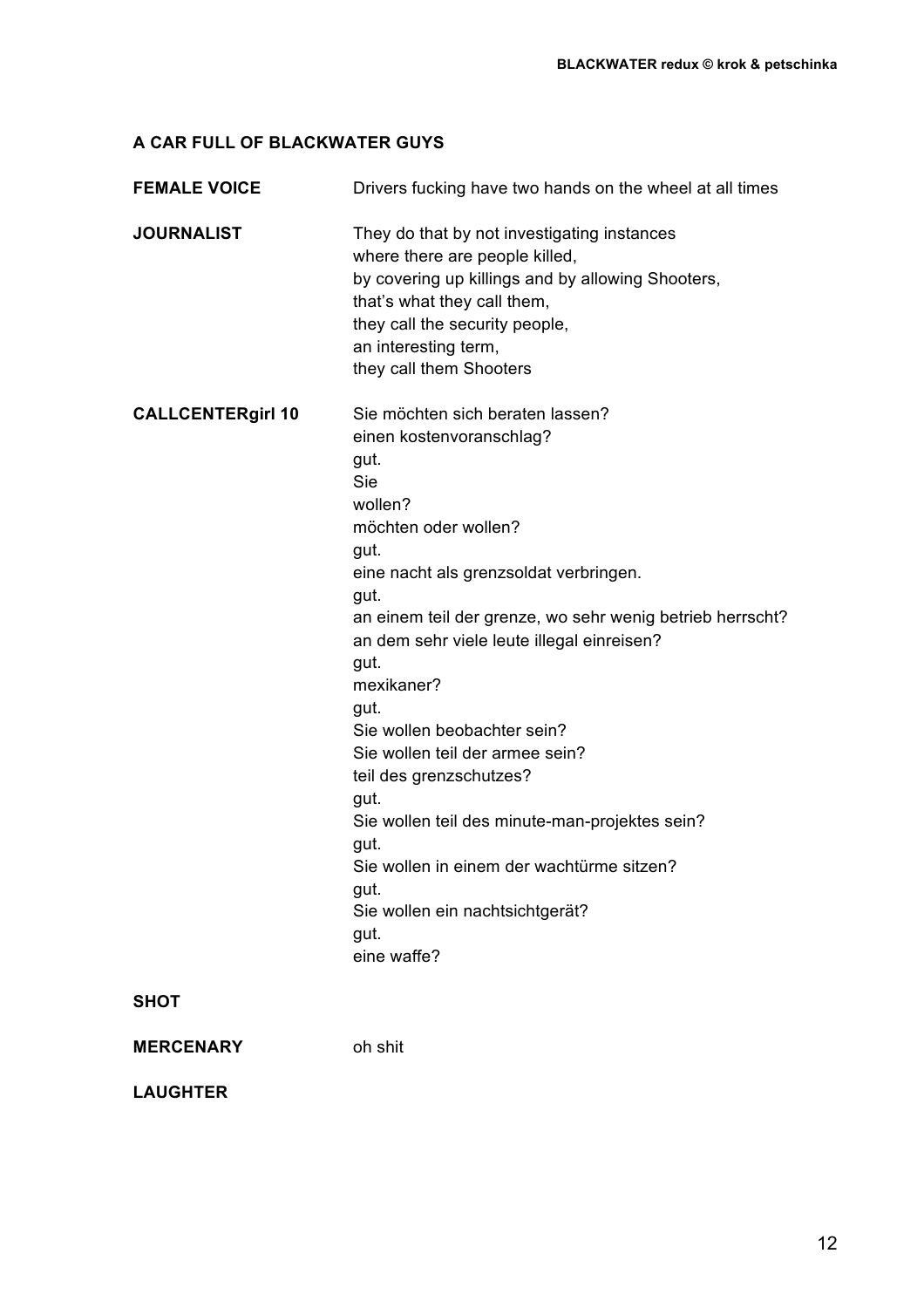| <b>CALLCENTERgirl 11</b> | Sie wollen                               |
|--------------------------|------------------------------------------|
|                          | dass wir die Golden Gate Bridge sprengen |
|                          | aut                                      |

**CALLCENTERgirl 12** Sie wollen dass in tel aviv eine rakete einschlägt in einen wohnblock gut Sie wollen dass es so aussieht als steckten die mullahs dahinter gut

#### **BLACKWATER-MERCENARY**

We were in our headquarters our safe house, when the attack started and the attack was on our house. At exactly 11:30 on orders they dropped their signs and pulled out their AK47's

#### **JOURNALIST** Thomas says to survive there was only one thing to do.

# **BLACKWATER-MERCENARY**

I grabbed my weapon and went right to the roof Why did I go to the roof? because the roof is where you can see people. Bullet pierced right in front of my face. I'd like to tell you that I was heroic And that I stood my ground but I shivered my ground. I was scared to death.

**CALLCENTERgirl 13** es ist nacht

die sonne geht auf? gut ein paar unserer leute stehen da und observieren die gegend gut dann sehen Sie es nähert sich eine gruppe von demonstranten dem haus gut Sie hören den klang einer kalaschnikow gut Sie gehen in stellung und machen Ihr M249 – SAW maschinengewehr startklar gut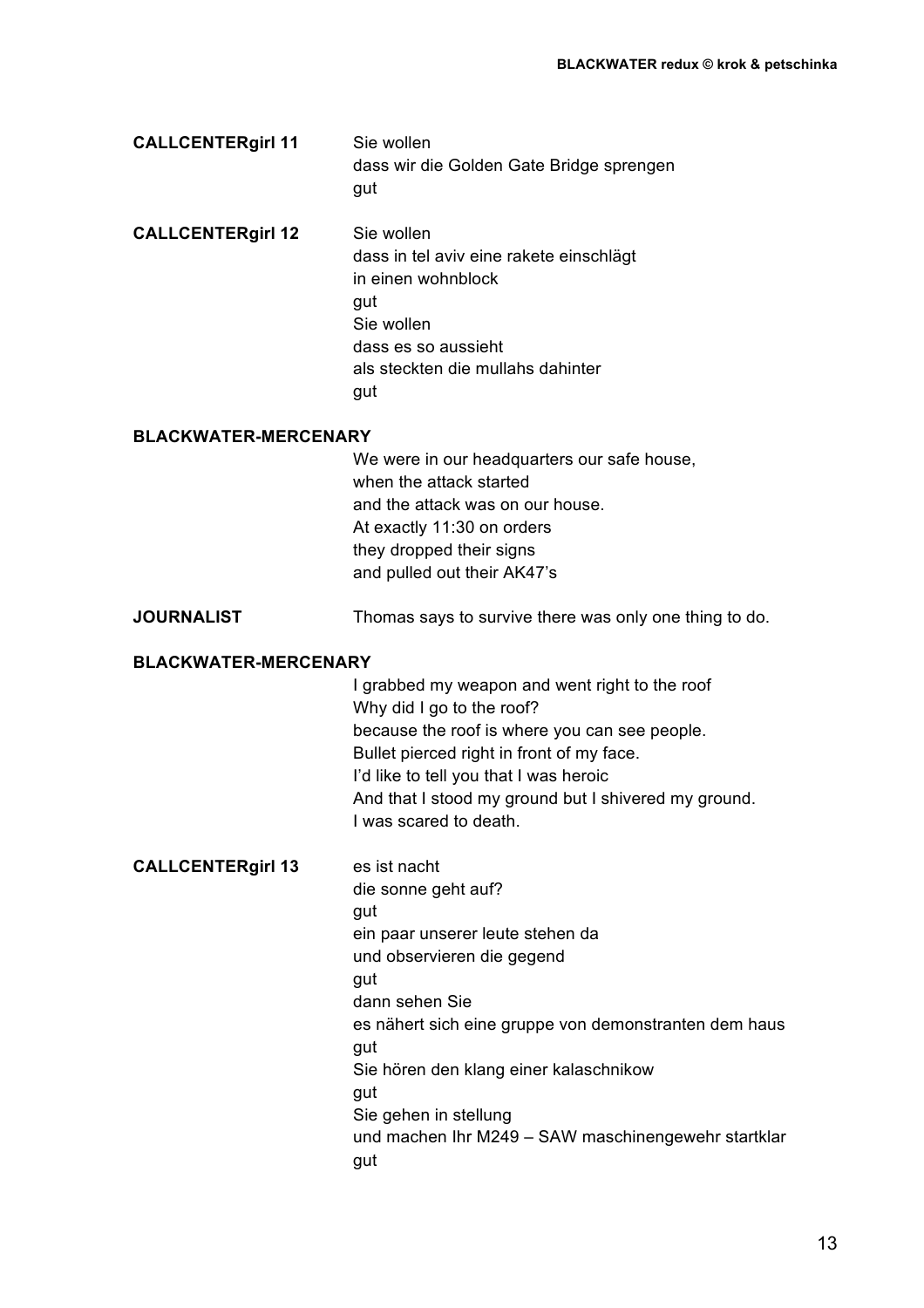Sie schauen durch Ihr zielfernrohr auf die demonstranten gut ein iraker wirft sich auf den boden ah nein? es ist nicht bagdad teheran? aut Sie schauen durch Ihr zielfernrohr auf die demonstranten gut und der iraner feuert mit seiner kalaschnikow richtung dach gut die kugeln zischen Ihnen um die ohren gut Sie nehmen ihn ins visier gut er soll ein langes weißes gewand tragen gut sie fragen, ob Sie feuern sollen gut da kein kommandierender offizier der streitkräfte da ist sagt einer unserer leute: wait. shoot gut er soll nach dem ersten schuss liegen bleiben aufspringen und weglaufen qut Sie wollen ihm eine salve hinterherschicken die ihn niederstreckt gut

### **BLACKWATER HEARING**

**SENATOR** Are you alleging that Blackwater willingly, knowingly has its employees kill innocent people as a cost benefit way to preserve its reputation for keeping its clients save?

# **MERCENARY COMPUTER GAME FEMALE VOICE** This is your target Rodrigue Conzalez

| Rodrigue Conzalez                             |
|-----------------------------------------------|
| Universal Petrolium want him: dead or aliveso |
|                                               |

9/11 EYE WITNESS The building collapsed to dust. You don't find a desk You don't find a chair You don't find a telephone, a computer..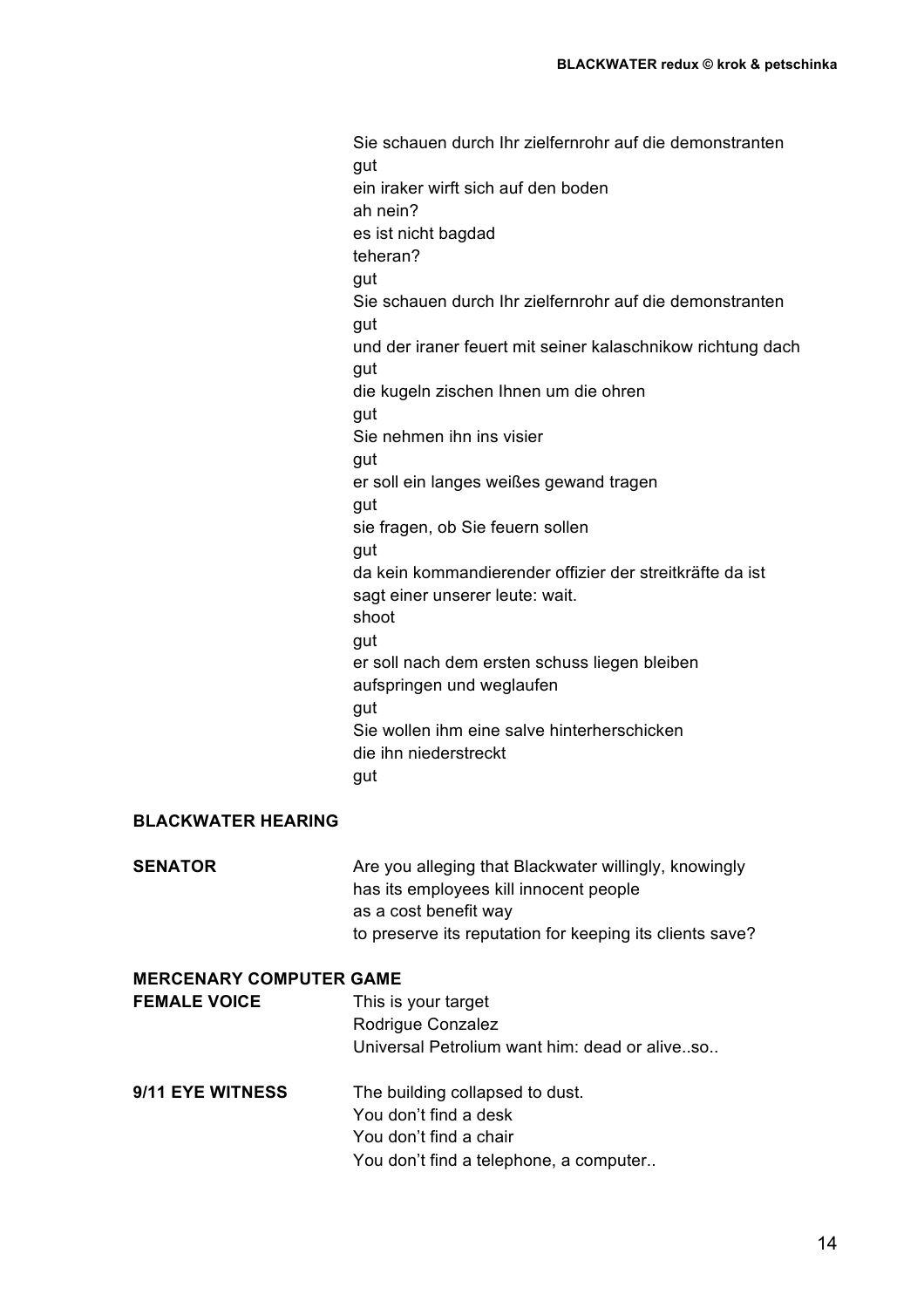The biggest peace of a telephone I found was half of the key pad that was about this big

# **BLACKWATER HEARING CHAIRMAN HENRY WAXMAN**

What we are saying ……. There is a culture essentially of impunity Of allowing excessive use of force Allowing reckless use of force That encourages Blackwater employees To kill innocent people.

# **MERCENARY COMPUTER GAME**

| <b>FEMALE VOICE</b> | So feel free to, you know |
|---------------------|---------------------------|
|---------------------|---------------------------|

#### **SHOTS**

Why should today be any different? If you want to play it quiet Don't I always?

This company…

# **9/11 EYEWITNESS** I heard a sucking explosion Sounded like gunfire…pang, pang, pang, pang And it all sounded like a three big explosions

- **JOURNALIST** Blackwater knowingly sends Shooters into the field Either in steroids or other ultimate drugs As you know steroids cause severe, severe aggressions in people
- **9/11 EYEWITNESS** We heard a big explosion coming down

A huge explosion now degrading the building

A huge explosion that we all heard and felt.

We heard a very loud, loud explosion

# **BILL CLINTON** An inside job?

How dare you! How dare you!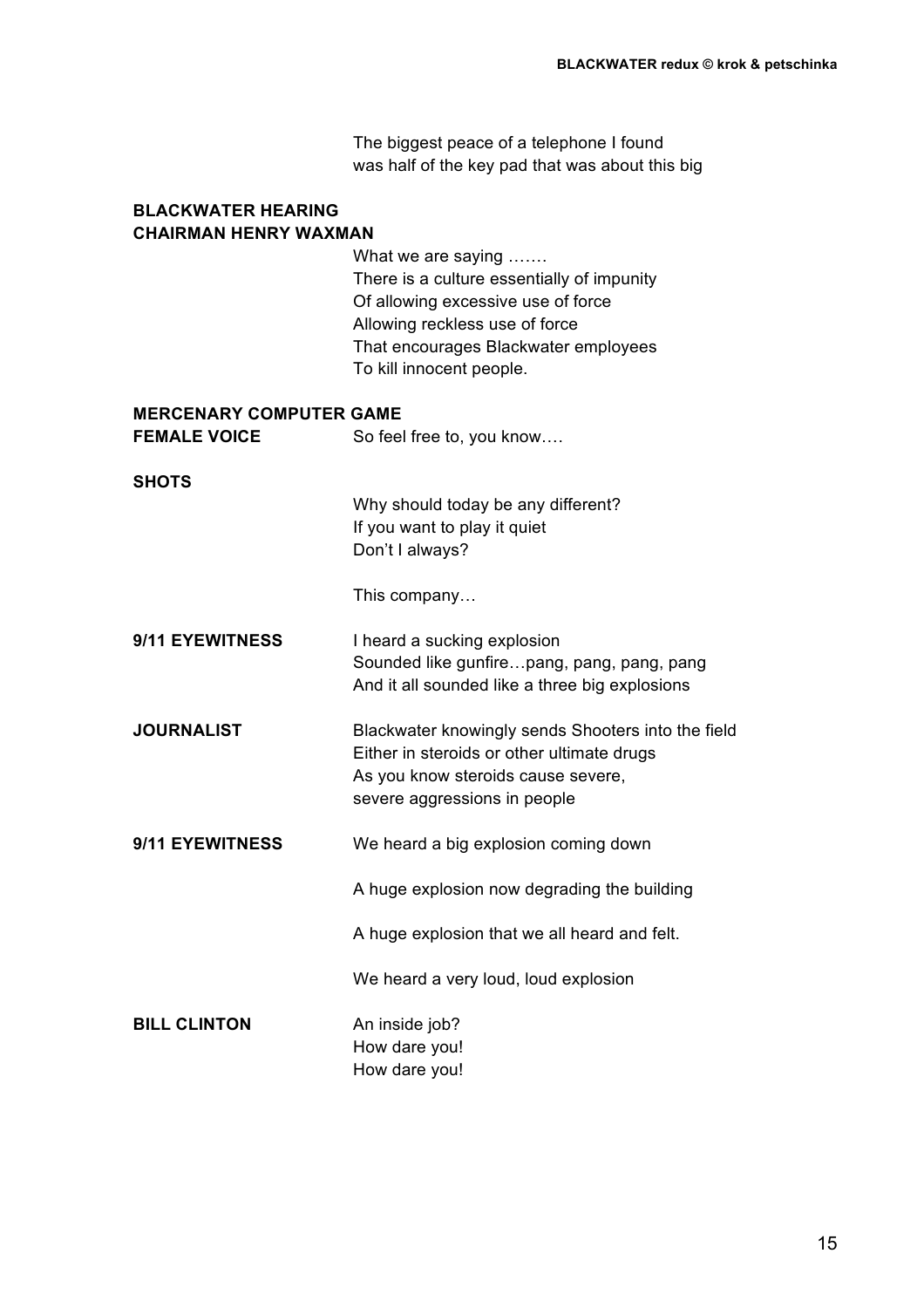| 9/11 FIREMAN             | This country has gotten crazy.<br>Everybody is blaming everybody else<br>But the bottom line is<br>Bush is responsible for this<br>He is absolutely responsible for this. |
|--------------------------|---------------------------------------------------------------------------------------------------------------------------------------------------------------------------|
| <b>CALLCENTERgirl 14</b> | Sie wollen einen abend in paris verbringen<br>gut                                                                                                                         |
|                          | Sie wollen in clubs gehen                                                                                                                                                 |
|                          | ins cabaret                                                                                                                                                               |
|                          | an der seine sitzen                                                                                                                                                       |
|                          | gut                                                                                                                                                                       |
|                          | in begleitung einer frau                                                                                                                                                  |
|                          | eines mannes<br>allein                                                                                                                                                    |
|                          |                                                                                                                                                                           |
|                          | gut<br>als der, der Sie sind.                                                                                                                                             |
|                          | als jemand anderer?                                                                                                                                                       |
|                          | gut                                                                                                                                                                       |
|                          | als schwuler mann, der junge männer anspricht                                                                                                                             |
|                          | als clochard                                                                                                                                                              |
|                          | gut                                                                                                                                                                       |
|                          | Sie wollen unter einer brücke sitzen.                                                                                                                                     |
|                          | gut                                                                                                                                                                       |
|                          | Sie wollen dort übernachten                                                                                                                                               |
|                          | gut                                                                                                                                                                       |
|                          | Sie wollen, dass leute aus der agentur in der nähe sind                                                                                                                   |
|                          | dass einer unserer männer dabei ist                                                                                                                                       |
|                          | gut                                                                                                                                                                       |
|                          | Sie wollen, dass er bewaffnet ist                                                                                                                                         |
|                          | gut<br>dass er Ihren ausweis vorzeigen kann                                                                                                                               |
|                          | gut                                                                                                                                                                       |
|                          | Sie wollen, dass er eingreift                                                                                                                                             |
|                          | wenn die polizei Sie verhaftet.                                                                                                                                           |
|                          | sie wollen, dass er eingreift                                                                                                                                             |
|                          | wenn französische rechtsradikale                                                                                                                                          |
|                          | auf den plan treten                                                                                                                                                       |
|                          | Sie wollen,                                                                                                                                                               |
|                          | dass die agentur selbst rechtsradikale anheuert                                                                                                                           |
|                          | die an diesem abend                                                                                                                                                       |
|                          | clochards verprügelt.                                                                                                                                                     |
|                          | gut                                                                                                                                                                       |
|                          | Sie wollen verschont bleiben?                                                                                                                                             |
|                          | Sie wollen eventuell auch verprügelt werden.                                                                                                                              |
|                          | Sie wollen das ganz so wie es sich ergibt.                                                                                                                                |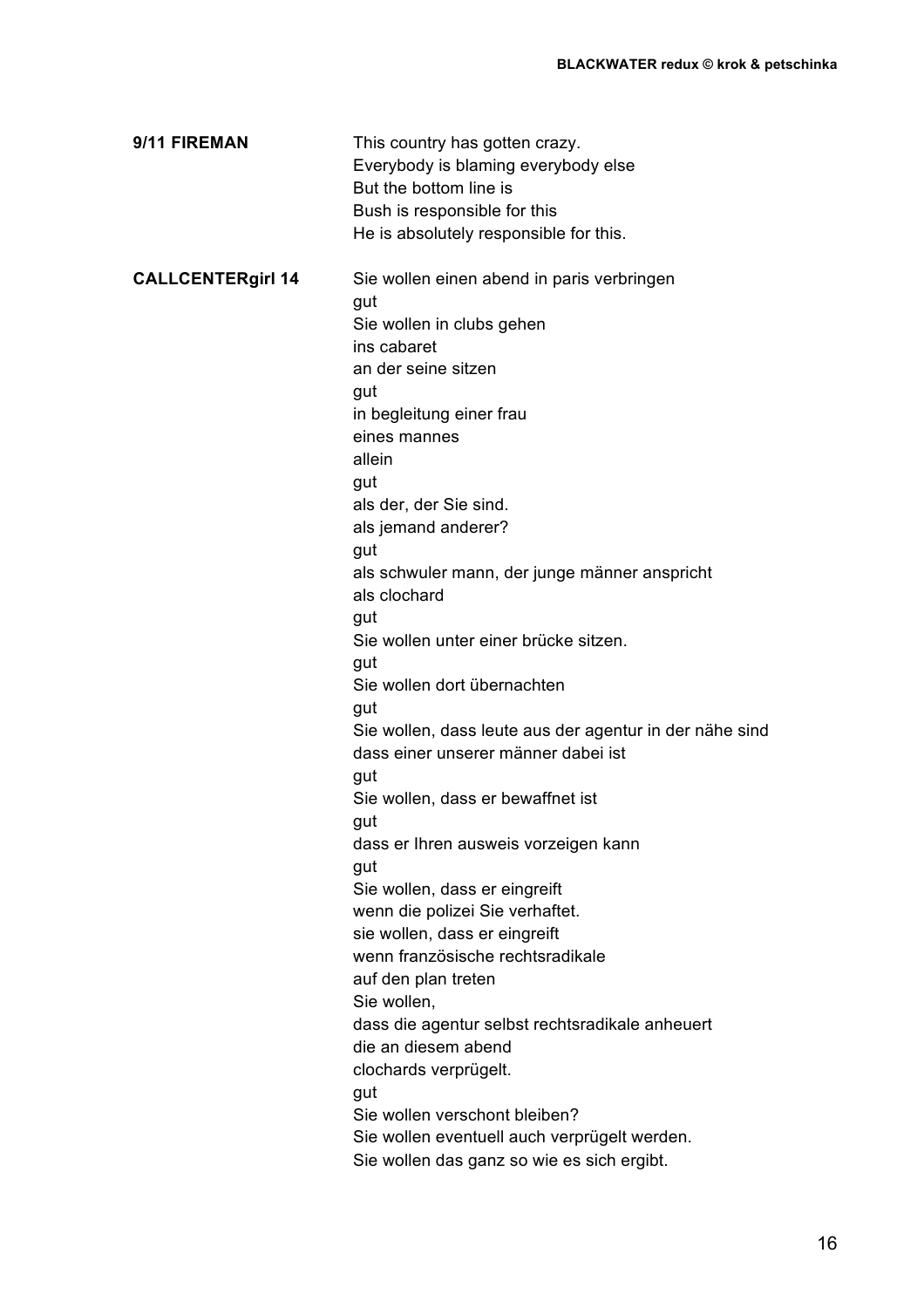gut nein wissen Sie, Sie können das alles genau festlegen. das wollen Sie nicht. Sie wollen, dass die agentur entscheidet, ob Sie an diesem abend geschlagen werden gut ... **CALLCENTERgirl 15** Sie wollen ein auto anzünden? einen bus? einen supermarkt? einen menschen? gut. männlich? weiblich? gut. Sie wollen eine alte frau anzünden? eine junge frau? gut. diese junge frau soll weiß sein? schwarz. gut. immigrantin der zweiten generation? der dritten? eben erst illegal eingereist? gut. sie soll nach paris gekommen sein aus dem norden afrikas? gut. aus algerien? gut. sie soll dem stamm der berber angehören? gut. Sie wollen diese frau vor ihrem wohnblock anzünden? gut. am tag? in der nacht? am abend? gut. Sie wollen allein agieren? gut. Sie wollen das mädchen mit benzin übergießen und anzünden. gut. Sie wollen danach sofort in sicherheit gebracht werden? Sie wollen den weiteren gang der ereignisse aus sicherer entfernung betrachten?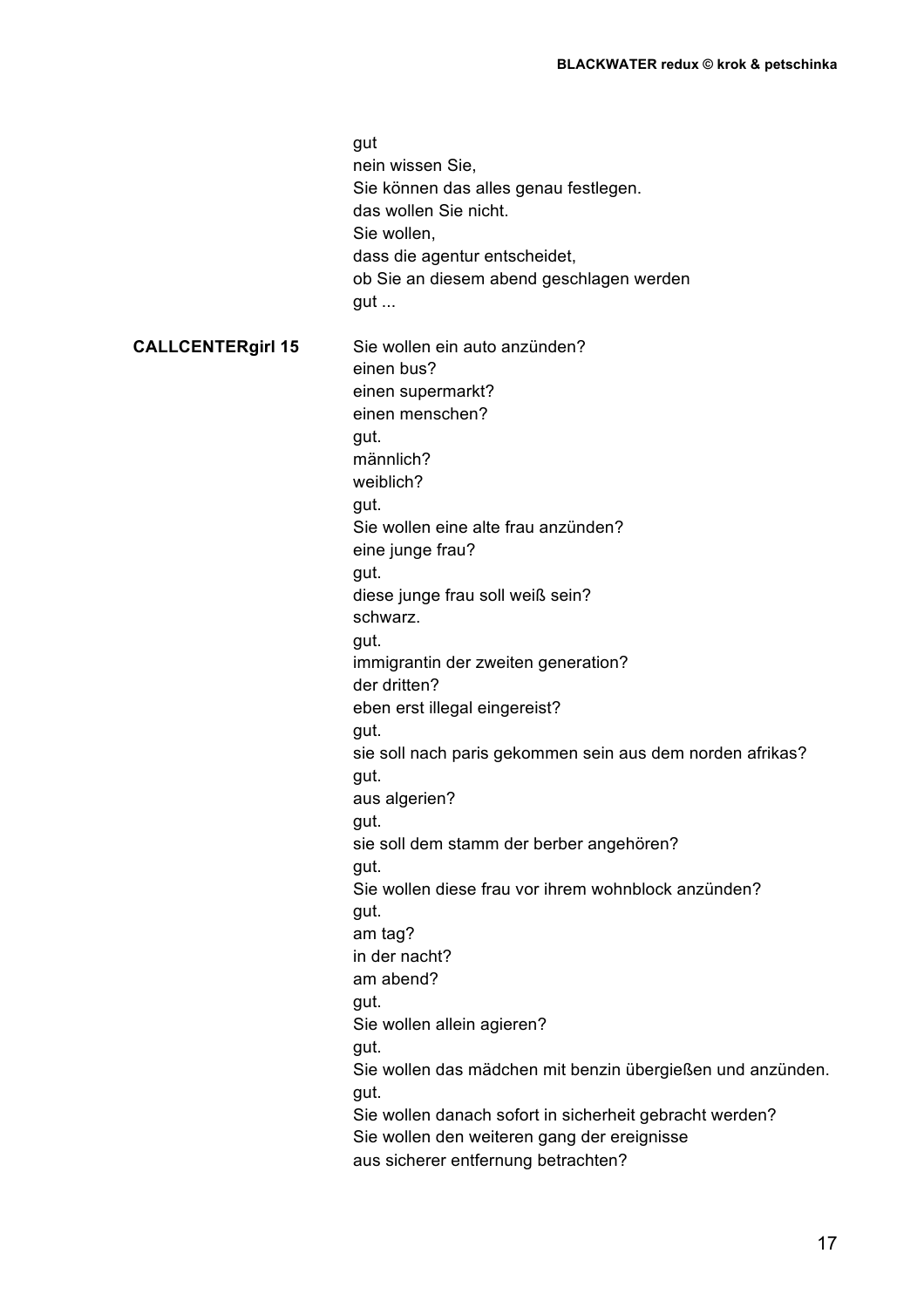Sie wollen ganz in der nähe bleiben. gut. Sie wollen, dass die einsatzkräfte polizei und feuerwehr an den tatort kommen? gut. Sie wollen, dass diese einsatzkräfte das mädchen retten? Sie wollen, dass polizei und rettung zu spät kommen? rechtzeitig, aber das mädchen nicht retten? gut. Sie wollen, dass leute den einsatz der polizei behindern? gut. Sie wollen, dass die ganze aktion gefilmt wird? gut. Sie wollen erkennbar sein auf dem film? nicht erkennbar. gut. dieser film soll nur für Ihren privaten gebrauch bestimmt sein? Sie wollen selber entscheiden, ob sie ihn zur veröffentlichung freigeben. gut. Sie wollen von der agentur informiert werden, ob sich ein käufer findet für diesen film? gut. Sie wollen selbst über den preis verhandeln? Sie wollen der agentur die verhandlungen überlassen? gut. **CALLCENTERgirl 16** in einem wohngebiet? gut. in einem restaurant? in einer discothek? auf einem marktplatz? in einem bus? gut. Sie wollen bestimmte leute in die luft sprengen? gut. Sie wollen, dass die agentur die gruppe für sie zusammenstellt? Sie wollen diese leute selbst bestimmen. gut. Sie wollen israeli? Sie wollen leute aus arabischen staaten? Sie wollen leute aus dem westen? gut. Sie wollen amerikaner? gut.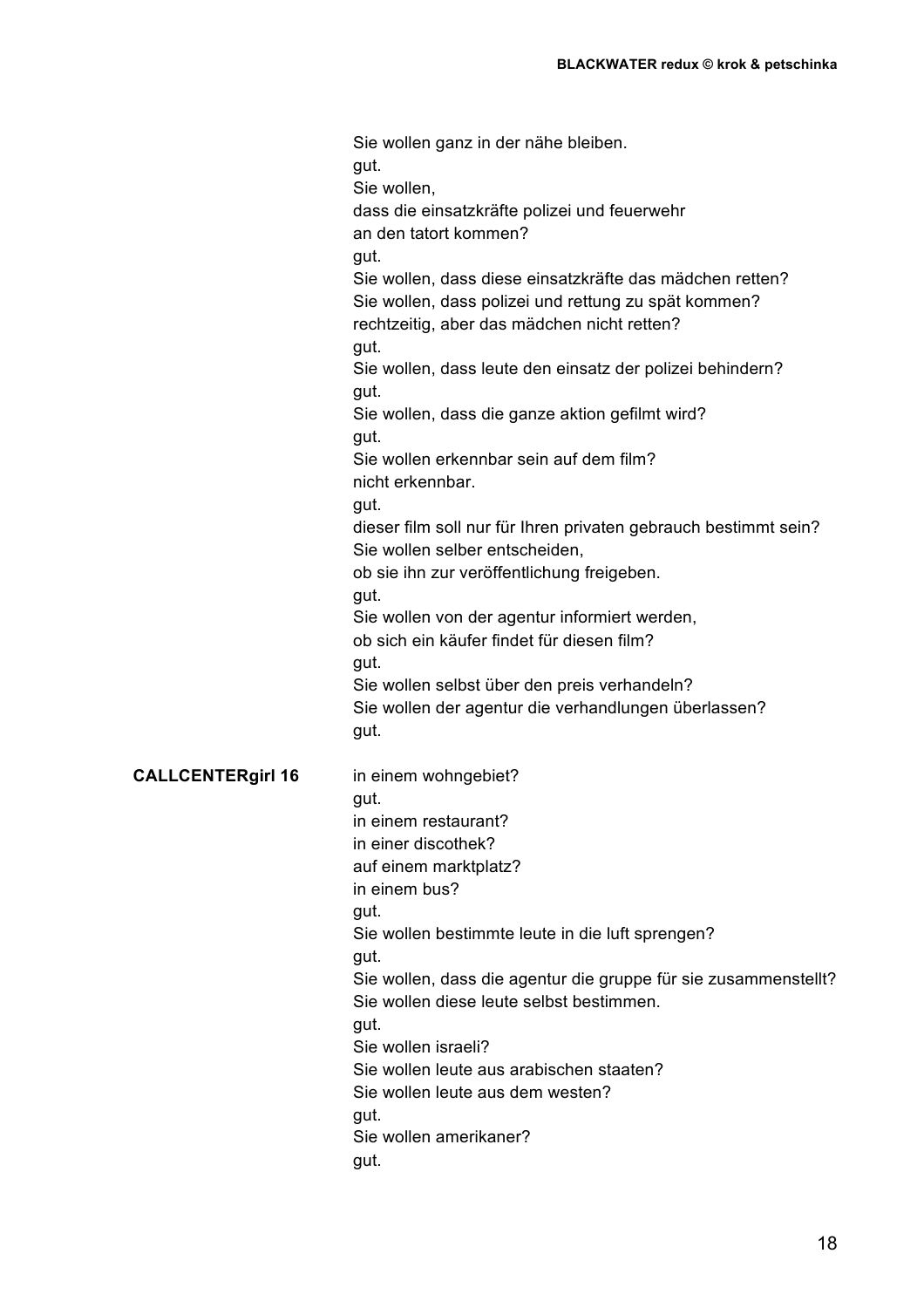|                       | Sie wollen leute, die für die amerikanische regierung arbeiten?<br>gut.<br>Sie wollen eine delegation?<br>gut.<br>eine delegation einer tagung hier in israel.<br>gut.                                                                                                                                                                                                                                                |
|-----------------------|-----------------------------------------------------------------------------------------------------------------------------------------------------------------------------------------------------------------------------------------------------------------------------------------------------------------------------------------------------------------------------------------------------------------------|
|                       | und jetzt zu dem bus.<br>Sie wollen, dass jemand diesen anschlag überlebt?<br>dass niemand überlebt?<br>gut.<br>Sie wollen hohe sprengkraft?<br>Sie wollen dass der ganze bus zerfetzt wird?<br>Sie wollen,<br>dass auch zufällige passanten mit in den tod gerissen werden?<br>gut.<br>Sie wollen dieses ereignis im stadtzentrum von jerusalem.<br>haifa.<br>tel aviv.                                              |
| <b>JEREMY SCAHILL</b> | gut.<br>Well I think we are in the midst of the<br>most radical privatization agenda in our Nation's history<br>we of course see it in schools<br>we see it in our health care system, in prisons<br>and now we see it full blown in the war machine.<br>What I ultimately see as the real threat here<br>is that the systemthe very existence of the Nation stay<br>I think is at stake here.                        |
| <b>JOURNALIST</b>     | Why are you so convinced?<br>that this was not one of those cases<br>your guys made a mistake?                                                                                                                                                                                                                                                                                                                        |
| <b>ERIK PRINCE</b>    | I am not saying it's impossible to make a mistake<br>I am saying:<br>on the front end we do a very thorough job<br>of finding the best of the best<br>These are true, proving professionals<br>that come out of the US military<br>that have a significant position of responsibility already<br>Um, Um<br>so yes, it is a very tough job<br>It requires the tightest of judgment<br>It is possible to make a mistake |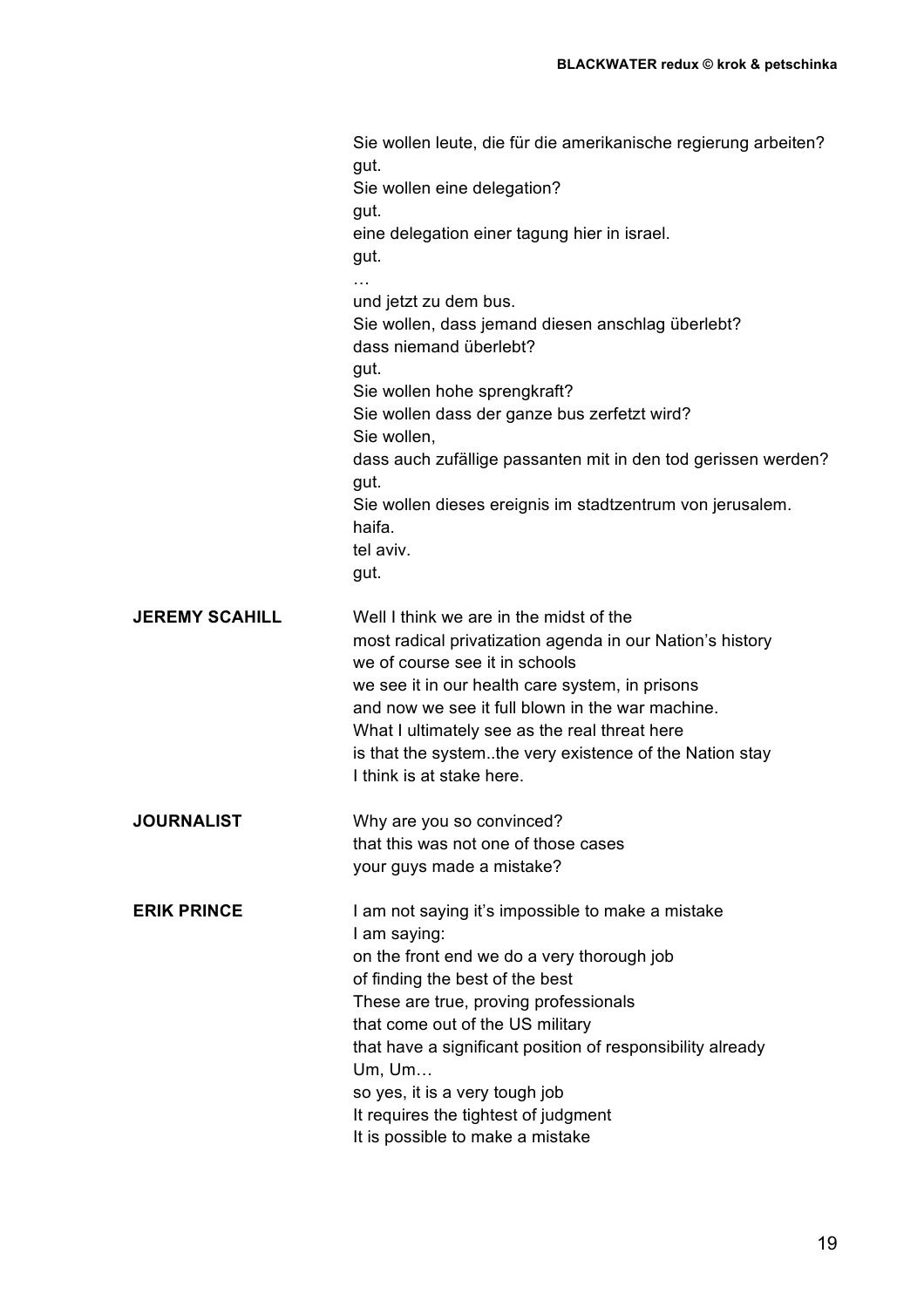# **MUSIC SHOTS SOUND OF STEPS ON RUBBLE**

| <b>JEREMY SCAHILL</b>    | You have companies now<br>that have been funded<br>with billions of dollars in public money<br>using that money to build up<br>the infrastructure of private armies.<br>There are over 170 mercenary companies like Blackwater<br>operating in Iraq right now<br>that are almost as many nations as are registered at the UN.<br>And I think this isn't just about Iraq<br>it is also eluding of the US treasury.                                                       |
|--------------------------|-------------------------------------------------------------------------------------------------------------------------------------------------------------------------------------------------------------------------------------------------------------------------------------------------------------------------------------------------------------------------------------------------------------------------------------------------------------------------|
| <b>CALLCENTERgirl 17</b> | als begleitschutz?<br>gut<br>als söldner einen anschlag bei vollgas erleben.<br>gut<br>die angreifer feuern eine panzerfaust<br>auf den hinter Ihnen fahrenden wagen?<br>gut<br>der wagen wird getroffen?<br>gut<br>die granate trifft den benzintank<br>und der geht in flammen auf.<br>gut<br>Sie sehen den feuerball im rückspiegel<br>und geben Ihrem fahrer das kommando: weiter!<br>Sie wollen, dass er stehen bleibt?<br>dass er das fahrzeug herumreißt?<br>gut |
| <b>MUSIC</b>             |                                                                                                                                                                                                                                                                                                                                                                                                                                                                         |
| <b>THUNDERSTORM</b>      |                                                                                                                                                                                                                                                                                                                                                                                                                                                                         |

# **and the sound of a BARREL-ORGAN**

| Well, I was in New Orleans                                |
|-----------------------------------------------------------|
| in the aftermath of Hurricane Katrina                     |
| and I think we saw a real window into the possible future |
| I was standing in a street corner                         |
| in the French quarter on Bergen Street                    |
| and I was talking to New York City police officers        |
| who had come down to help                                 |
|                                                           |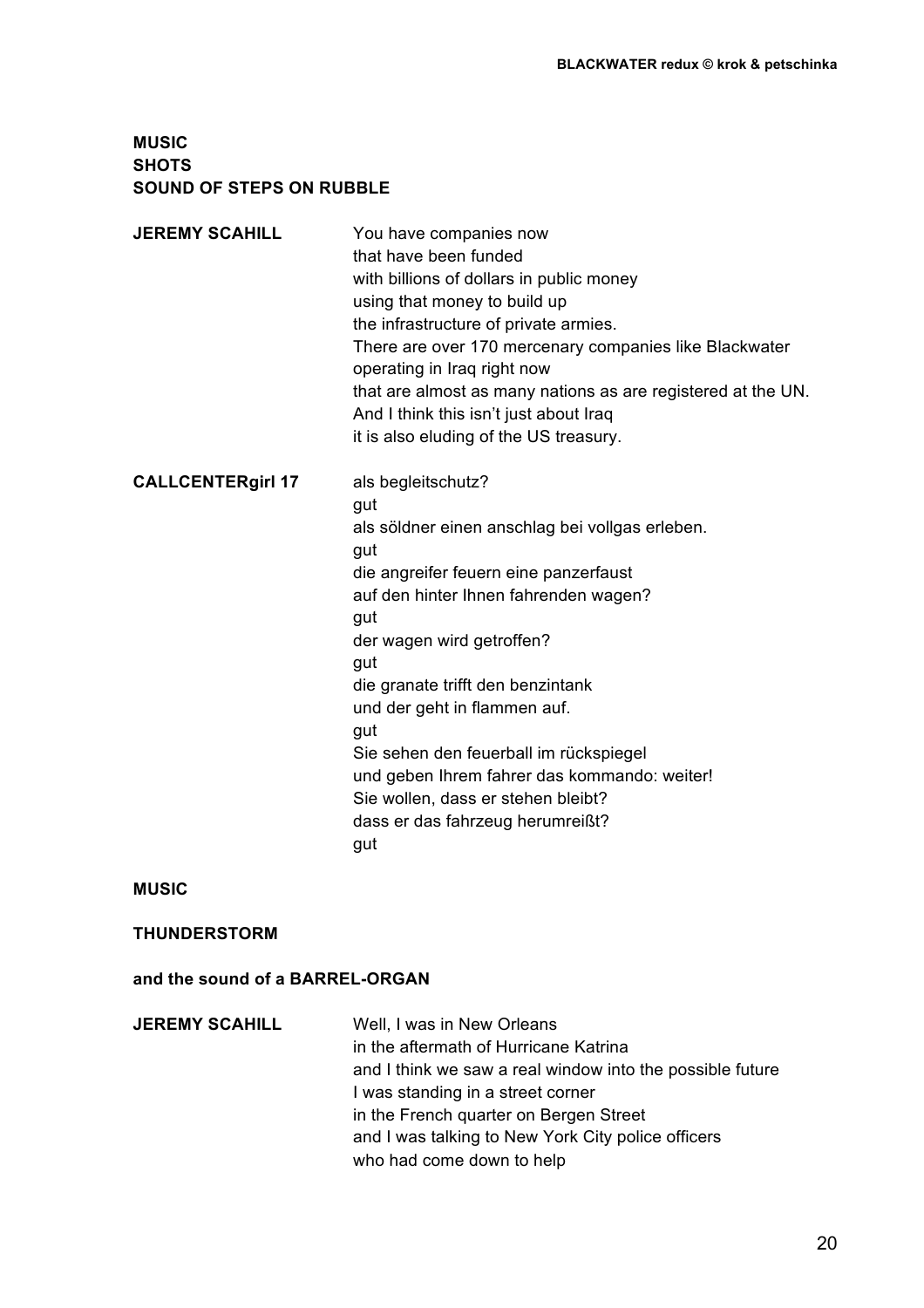|                          | and this car speeds up next to us,<br>no license plate,<br>it was a compacted car<br>and three massive guys get out of it<br>and they have M4 salt rifles,<br>bulletproof vests<br>wearing kaki, brown sunglasses and baseball caps on<br>and they come up and they say to the cops<br>Where are the rest of the Blackwater guys?<br>They said that they were down there<br>to confront criminals and stop looters |
|--------------------------|--------------------------------------------------------------------------------------------------------------------------------------------------------------------------------------------------------------------------------------------------------------------------------------------------------------------------------------------------------------------------------------------------------------------|
| <b>JOURNALIST</b>        | Who called them in?                                                                                                                                                                                                                                                                                                                                                                                                |
| <b>SCAHILL</b>           | Well this is an interesting story.<br>Erik Prince sent them in.<br>There was no contract initially.<br>But 180 Blackwater guys were sent into the Golf.                                                                                                                                                                                                                                                            |
| <b>JOURNALIST</b>        | Princes own decision.                                                                                                                                                                                                                                                                                                                                                                                              |
| <b>SCAHILL</b>           | Well, So Prince sends them in.<br>Within an week Blackwater is given a contract<br>from the Department of Homeland Security<br>and Federal Protective Service<br>to engage in security operations inside of New Orleans.                                                                                                                                                                                           |
| <b>CALLCENTERgirl 18</b> | gut<br>es ist ein legaler streik<br>ein illegaler<br>gut<br>sie wollen, dass die agentur streikbrecher einfliegt<br>die fabrik aus der luft angreift<br>bombardiert<br>gut<br>Sie wollen dort später weiterproduzieren<br>den standort aufgeben<br>gut<br>Sie wollen<br>dass das gesamte areal zerstört wird<br>gut                                                                                                |
| <b>CALLCENTERgirl 19</b> | gut<br>Sie wollen<br>dass wir die abtreibungskliniken in New York und Washington<br>ausräuchern                                                                                                                                                                                                                                                                                                                    |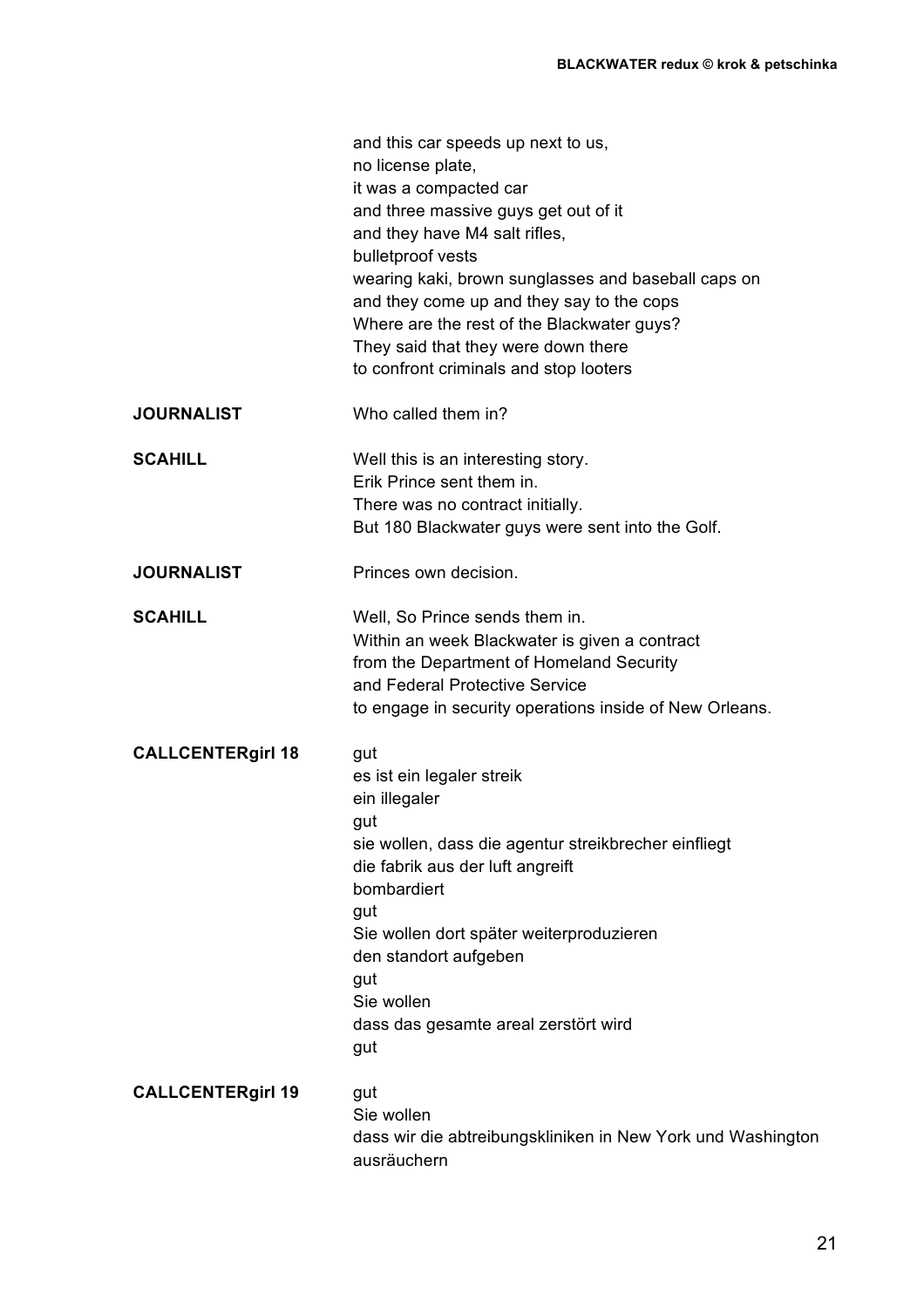|                          | gut<br>Sie wollen eine simultane aktion?<br>dass es an zwei tagen hintereinander geschieht?<br>innerhalb einer woche?<br>auf zwei wochen verteilt?<br>gut<br>Sie wollen, dass medienvertreter vor ort sind<br>gut<br>Sie wollen, dass leute dabei verletzt werden<br>dass niemand verletzt wird?<br>gut |
|--------------------------|---------------------------------------------------------------------------------------------------------------------------------------------------------------------------------------------------------------------------------------------------------------------------------------------------------|
| <b>CALLCENTERgirl 20</b> | ich kümmere mich hier nur um Ihren auftrag<br>keine namen                                                                                                                                                                                                                                               |
|                          | Sie möchten<br>man hat Ihnen die vorgangsweise erklärt?                                                                                                                                                                                                                                                 |
|                          | Sie<br>ich habe verstanden<br>Sie wollen eine sprengung buchen<br>wollen Sie<br>$\cdots$                                                                                                                                                                                                                |
|                          | gut<br>nein, Sie haben mich nicht wirklich                                                                                                                                                                                                                                                              |
|                          | $\cdots$<br>nein, schreien nützt nicht!<br>wollen Sie sich bitte beruhigen!                                                                                                                                                                                                                             |
|                          | gut und<br>jetzt von vorne<br>Sie wollen<br>soweit habe ich verstanden<br>die sprengung eines staudammes buchen<br>gut                                                                                                                                                                                  |
|                          | Sie wollen selber aussuchen, welchen<br>gut<br>in china?                                                                                                                                                                                                                                                |
|                          | nein, Sie haben mir nicht gesagt,<br>dass es der assuan-staudamm ist<br>nein                                                                                                                                                                                                                            |
|                          | Sie sprachen nur von einem staudamm<br>nein<br>das haben Sie vielleicht der kollegin erzählt,<br>die Ihre daten aufgenommen hat.                                                                                                                                                                        |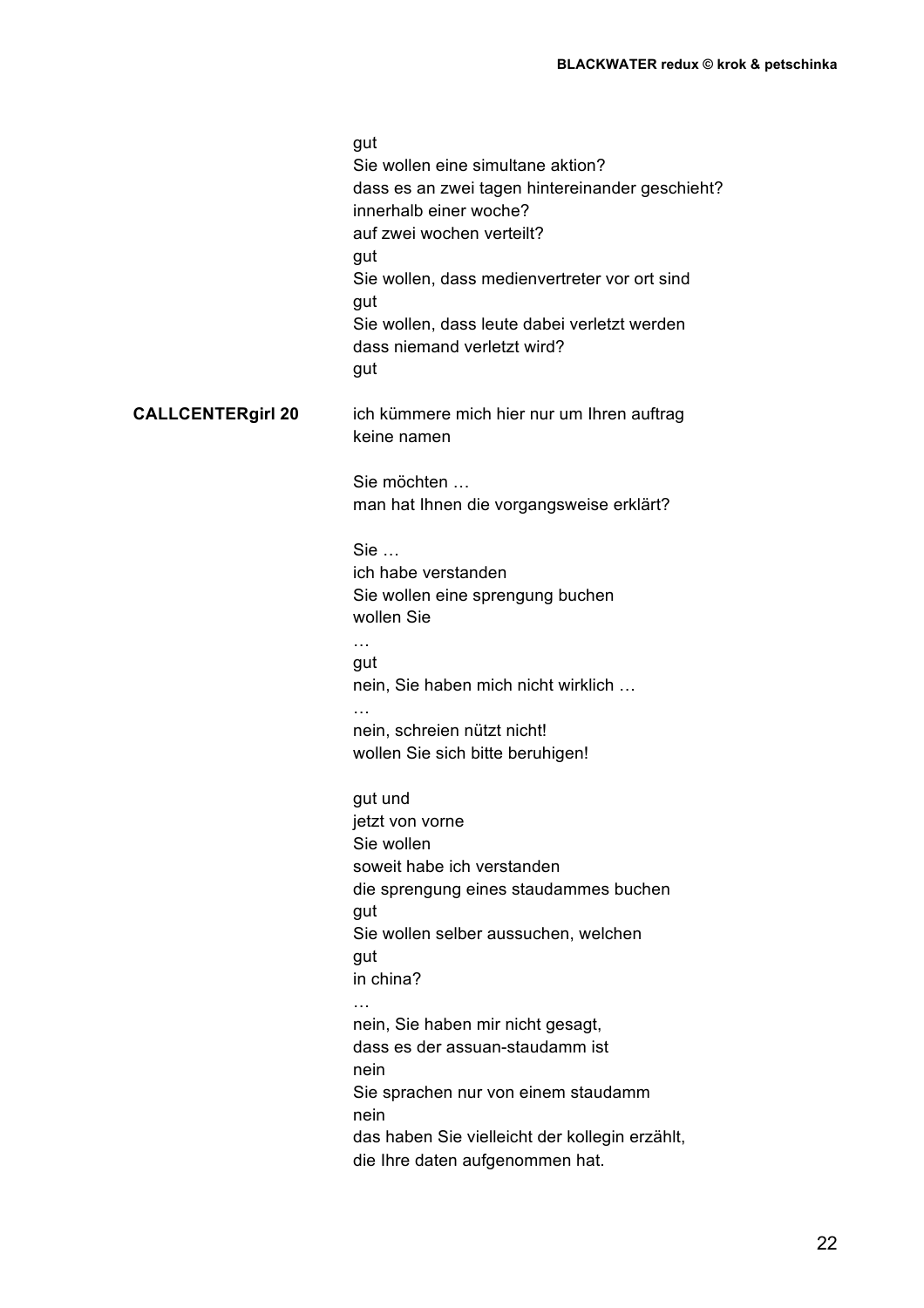nein, definitiv nein!! wissen Sie, die gründe seien sie jetzt politischer oder persönlicher natur, interessieren die agentur nicht! nein ich werde Ihnen nicht zuhören und wenn Sie sich weiter nicht an unsere vorgaben halten wollen, werde ich Sie nicht weiter betreuen können! … gut Sie wollen teile des staudammes sprengen? den ganzen damm gut Sie wollen die sprengladung selber anbringen? die agentur soll den damm sprengen. gut Sie wollen die explosion beobachten? dokumentieren? filmen? aut vom boden aus? von einem hubschrauber aus? gut … jetzt werden Sie nicht wieder anfangen zu schreien!! … nein, die agentur kann Ihnen nicht garantieren, dass die ganzen slums von kairo weggeschwemmt werden … die agentur kann auch nicht garantieren, dass die katastrophe größere ausmaße annimmt als new orleans! aber wenn Sie möchten können wir Ihr projekt von experten durchrechnen lassen gut das möchten Sie? aut

# **BLACKWATER-MERCENARY**

I have a lawyer, please go talk to him.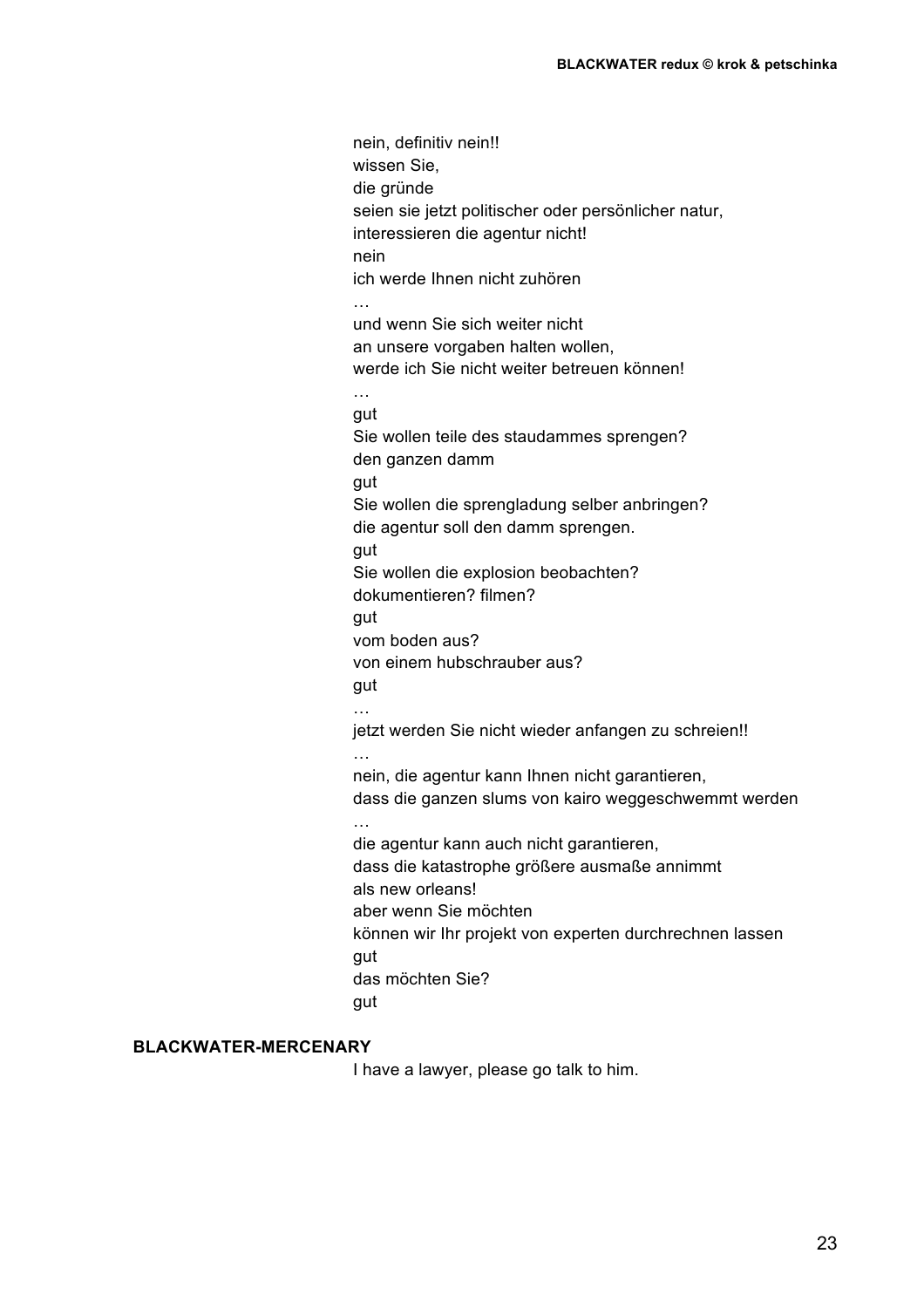| <b>SNIPER</b>                               | You're a fast mover<br>You know everyone says they are just<br>A punch of gun-tauten idiots out there<br>You know-looking to shoot somebody                                                                                                        |
|---------------------------------------------|----------------------------------------------------------------------------------------------------------------------------------------------------------------------------------------------------------------------------------------------------|
| <b>SNIPER</b>                               | Holy shit, look at them fuckers                                                                                                                                                                                                                    |
| <b>BLACKWATER HEARING</b><br><b>SENATOR</b> | Mr. Chairman<br>I'd like to ask Mister Prince<br>about one of these employees<br>whom he fired and<br>This was an employee<br>who got drunk on Christmas eve of 2006                                                                               |
| <b>SNIPERS</b>                              |                                                                                                                                                                                                                                                    |
| <b>SENATOR</b>                              | This particular man while he was drunk<br>shot and killed<br>the guard to the Iraqi vice president<br>and I'd like to ask you about his firing.<br>You fired this individual for handling a weapon<br>and for being intoxicated.<br>Is that right? |
| <b>ERIK PRINCE</b>                          | The men operate with a clear policy.<br>If there is to be any alcohol consumed<br>8 hours between any time of consumption                                                                                                                          |
| <b>SENATOR</b>                              | Was he fired or not?                                                                                                                                                                                                                               |
| <b>ERIK PRINCE</b>                          | Excuse me?                                                                                                                                                                                                                                         |
| <b>SENATOR</b>                              | Was he fired?                                                                                                                                                                                                                                      |
| <b>ERIK PRINCE</b>                          | Oh yes m'am he was fired.                                                                                                                                                                                                                          |
| <b>SENATOR</b>                              | Have any charges been brought against him<br>in the Iraqi Justice system?                                                                                                                                                                          |
| <b>ERIK PRINCE</b>                          | I don't believe in the Iraqi justice system<br>I do believe or I know we have referred over to the                                                                                                                                                 |
| <b>SNIPER</b>                               | Another car coming at ya in the blue Mercedes<br>Yep was hit.                                                                                                                                                                                      |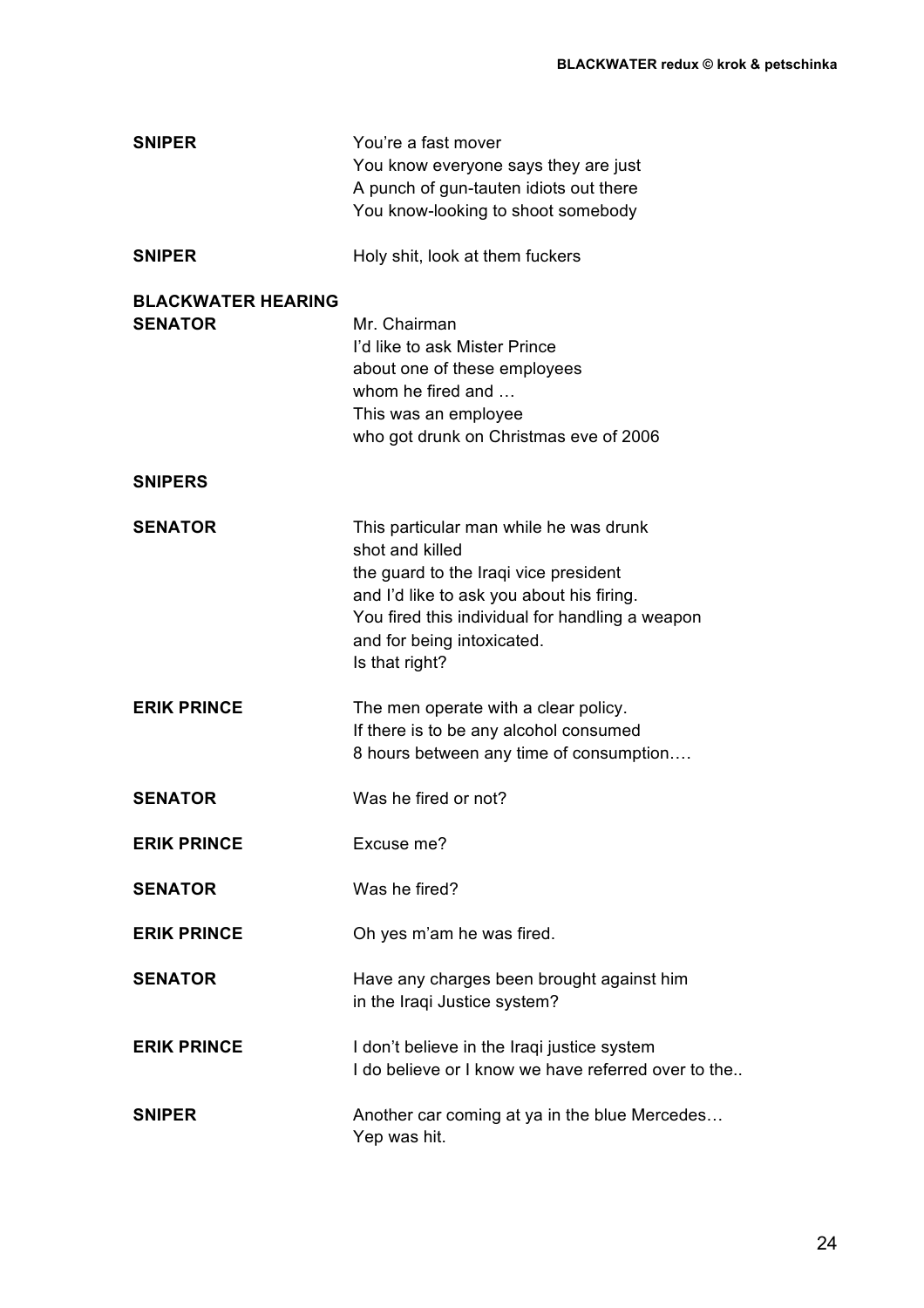| <b>SENATOR</b>     | Have any charges been brought against him<br>in the US military justice system?                                                                                                                                                                                            |
|--------------------|----------------------------------------------------------------------------------------------------------------------------------------------------------------------------------------------------------------------------------------------------------------------------|
| <b>ERIK PRINCE</b> | I don't know.                                                                                                                                                                                                                                                              |
| <b>SNIPER</b>      | was hit.<br>That's fuckin awesome!<br>Scare the shit outta ya?<br>Yeah! We didn't know<br>we thought somebody was firing RPG or something at us.<br>We were secure up on the wall                                                                                          |
| <b>SENATOR</b>     | Have any charges been brought against him<br>in the US civilian justice system?                                                                                                                                                                                            |
| <b>ERIK PRINCE</b> | Well that would be handled<br>by the Justice Department Mam,<br>that's what them to answer, not me.                                                                                                                                                                        |
| <b>SENATOR</b>     | Other than firing him,<br>has there been any sanction against him<br>by any government authority -<br>You mentioned you find people for bad behavior.                                                                                                                      |
|                    | Was he find for killing the Iraqi guard?                                                                                                                                                                                                                                   |
| <b>ERIK PRINCE</b> | Yes he was                                                                                                                                                                                                                                                                 |
| <b>SENATOR</b>     | How much was he find?                                                                                                                                                                                                                                                      |
| <b>ERIK PRINCE</b> | Multiple thousands of dollars.<br>I don't know the exact number.                                                                                                                                                                                                           |
| <b>SENATOR</b>     | I'll get you that answer.<br>If he lived in America,<br>he would have been arrested<br>and he would be facing criminal charges<br>If he was a member of our military<br>he would be under our Court Marshall<br>But it appears to me<br>that Blackwater has special rules. |
| <b>SNIPER</b>      | Ok, you see the road uh that goes straight out like that,<br>that road right there?<br>Yeah! Follow it straight out                                                                                                                                                        |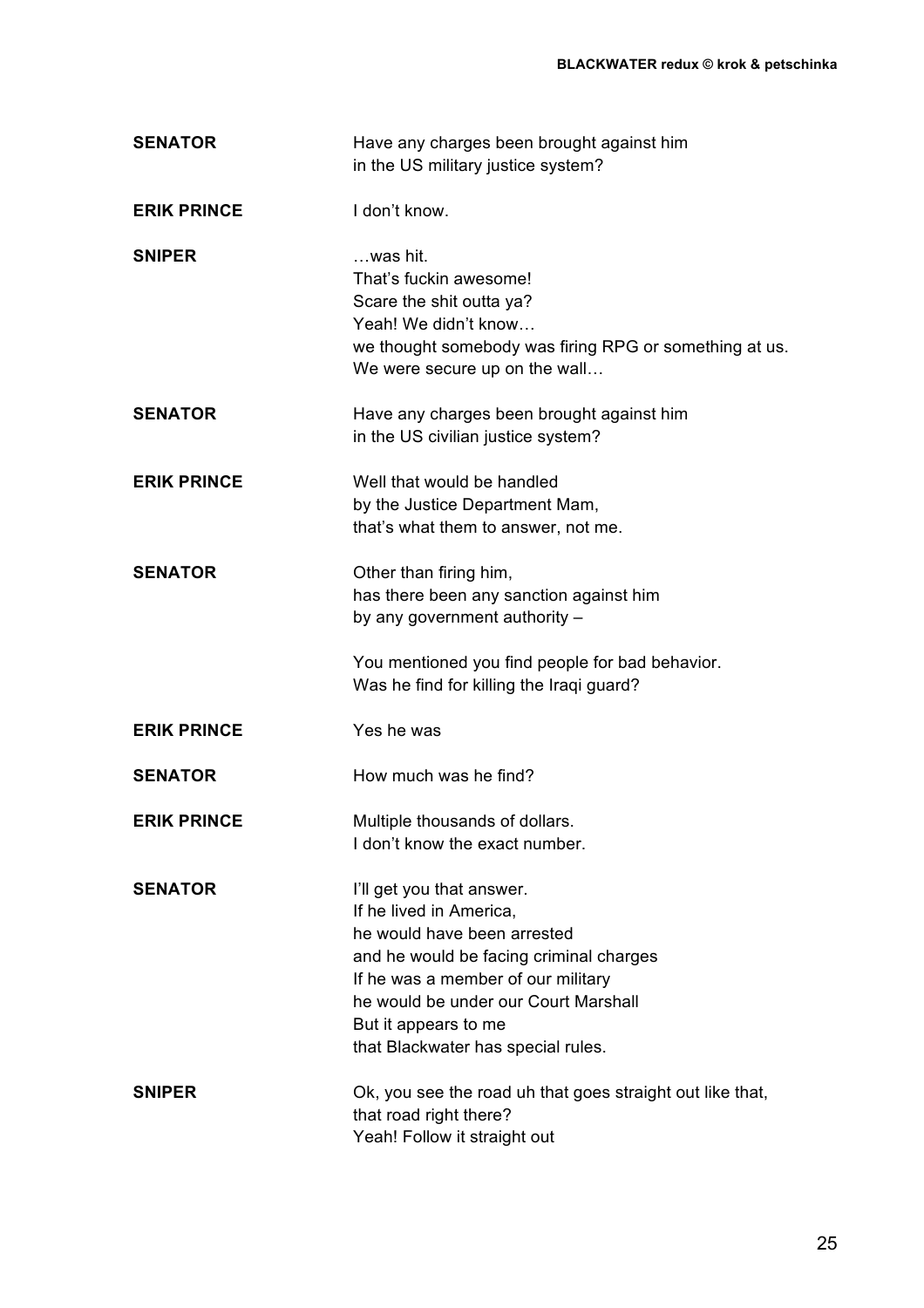| <b>CALLCENTERgirl 21</b> | Sie müssen schon JA oder NEIN sagen<br>oder wie immer Sie mir Ihre zustimmung<br>zu meiner vermutung<br>zum ausdruck bringen wollen<br>oder schämen Sie sich plötzlich für Ihren wunsch?<br>dann muss ich Sie bitten,<br>später noch einmal anzurufen.<br>wenn Sie sicher sind,<br>was Sie bestellen möchten!<br>ich speichere Ihre bisher gemachten angaben?<br>gut                                     |
|--------------------------|----------------------------------------------------------------------------------------------------------------------------------------------------------------------------------------------------------------------------------------------------------------------------------------------------------------------------------------------------------------------------------------------------------|
|                          | wir hatten:<br>eine reise nach ruanda.<br>in die hauptstadt kigali.<br>Sie wollen dort in das genozidmuseum geführt werden.<br>in den saal,<br>wo diese skulptur ausgestellt ist.<br>diese mumifizierte frau.                                                                                                                                                                                            |
|                          | Sie haben gelesen über sie<br>und konnten nicht glauben,<br>was in dem bericht stand:<br>dass man an dieser<br>nennen wir sie FRAU<br>deutlich machetenschläge sieht<br>im bereich der halswirbel.<br>auch spuren von hackenschlägen zwischen den beinen.<br>und<br>dass diese frau offenbar<br>ob nun bereits tot oder noch lebendig<br>gepfählt wurde,<br>durch die vagina.                            |
|                          | an diesem punkt sind wir stehen geblieben                                                                                                                                                                                                                                                                                                                                                                |
| <b>THE LAWYER</b>        | der vertragsnehmer akzeptiert das risiko<br>entweder beschossen, verstümmelt<br>und oder getötet zu werden<br>sei es durch schusswaffen oder anderes kriegsgerät<br>durch den absturz eines flugzeuges oder helikopters<br>durch scharfschützen, landminen<br>artilleriefeuer, panzerfaustgranaten<br>autobomben, erdbeben oder andere naturkatastrophen<br>durch gift, volksaufstände, terroranschläge, |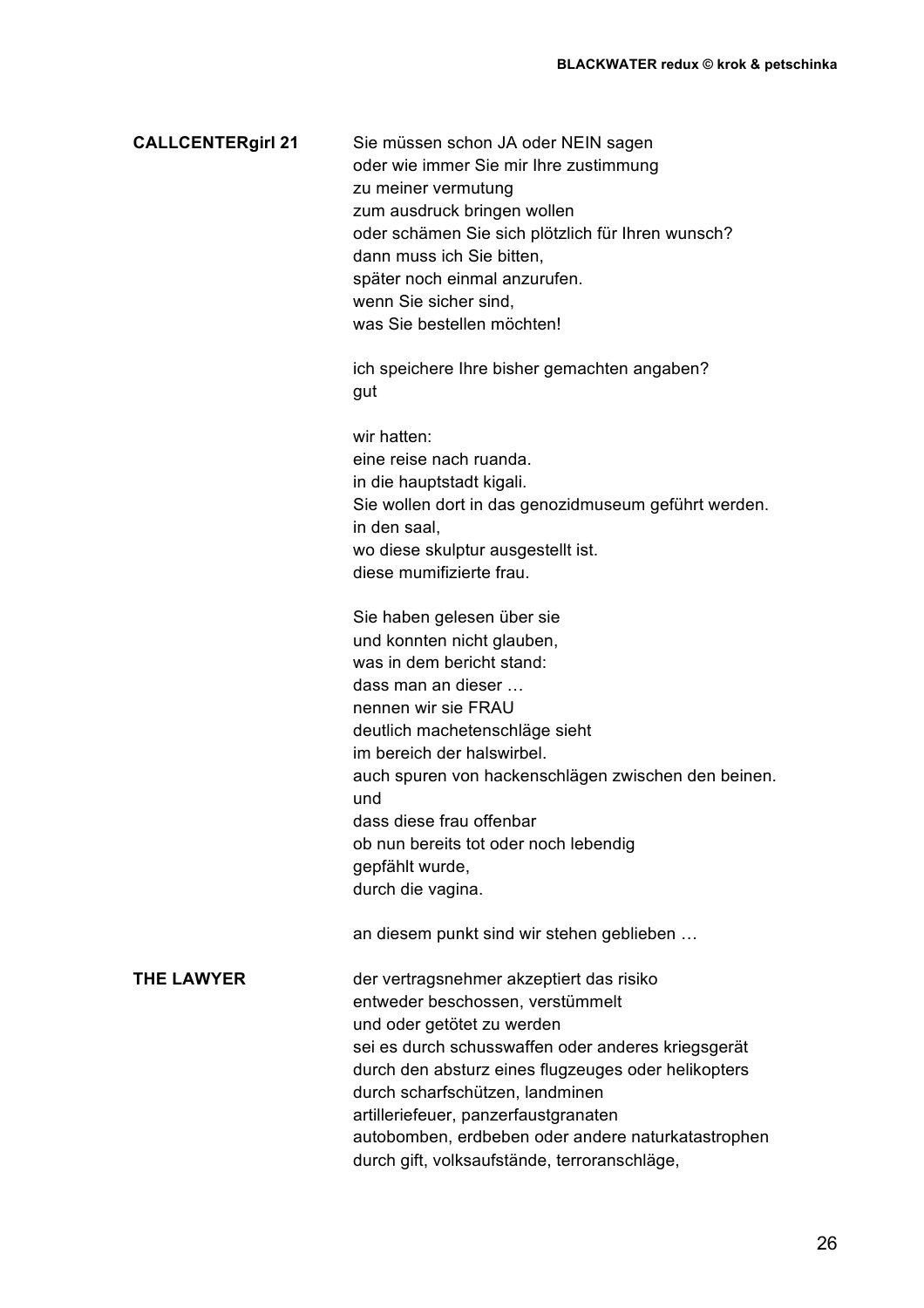|                          | im nahkampf, durch krankheit usw.<br>als passagier in einem helikopter oder in einem flugzeug<br>verstümmelt oder getötet zu werden<br>den gehörsinn zu verlieren<br>eine augenverletzung<br>oder den verlust der sehkraft zu erleiden<br>durch biologische oder chemische kampfstoffe<br>per luftangriff<br>oder anderweitig<br>innerlich oder äußerlich kontaminiert<br>oder durch herumfliegende trümmer verletzt<br>oder getötet zu werden usw. |
|--------------------------|-----------------------------------------------------------------------------------------------------------------------------------------------------------------------------------------------------------------------------------------------------------------------------------------------------------------------------------------------------------------------------------------------------------------------------------------------------|
| <b>CALLCENTERgirl 22</b> | Sie wollen in eine stadt.<br>norden?<br>süden.<br>gut.                                                                                                                                                                                                                                                                                                                                                                                              |
|                          | afrika?                                                                                                                                                                                                                                                                                                                                                                                                                                             |
|                          | asien?                                                                                                                                                                                                                                                                                                                                                                                                                                              |
|                          | südamerika?                                                                                                                                                                                                                                                                                                                                                                                                                                         |
|                          | gut.                                                                                                                                                                                                                                                                                                                                                                                                                                                |
|                          | Sie wollen eine millionenstadt.                                                                                                                                                                                                                                                                                                                                                                                                                     |
|                          | gut.                                                                                                                                                                                                                                                                                                                                                                                                                                                |
|                          | sao paolo?                                                                                                                                                                                                                                                                                                                                                                                                                                          |
|                          | rio?                                                                                                                                                                                                                                                                                                                                                                                                                                                |
|                          | gut.                                                                                                                                                                                                                                                                                                                                                                                                                                                |
|                          | Sie wollen an den reichen stränden baden?                                                                                                                                                                                                                                                                                                                                                                                                           |
|                          | gut.                                                                                                                                                                                                                                                                                                                                                                                                                                                |
|                          | tanzen?                                                                                                                                                                                                                                                                                                                                                                                                                                             |
|                          | gut.                                                                                                                                                                                                                                                                                                                                                                                                                                                |
|                          | in den berühmten discos am strand von epanema?                                                                                                                                                                                                                                                                                                                                                                                                      |
|                          | gut.                                                                                                                                                                                                                                                                                                                                                                                                                                                |
|                          | Sie wollen dort eine der berühmten tänzerinnen treffen?                                                                                                                                                                                                                                                                                                                                                                                             |
|                          | gut.                                                                                                                                                                                                                                                                                                                                                                                                                                                |
|                          | mit ihr nach der show reden?                                                                                                                                                                                                                                                                                                                                                                                                                        |
|                          | trinken?                                                                                                                                                                                                                                                                                                                                                                                                                                            |
|                          | ins hotel gehen.                                                                                                                                                                                                                                                                                                                                                                                                                                    |
|                          | gut.                                                                                                                                                                                                                                                                                                                                                                                                                                                |
|                          | eine stunde?                                                                                                                                                                                                                                                                                                                                                                                                                                        |
|                          | die ganze nacht?                                                                                                                                                                                                                                                                                                                                                                                                                                    |
|                          | gut                                                                                                                                                                                                                                                                                                                                                                                                                                                 |
|                          | Sie wollen mit ihr auch in den slum gehen?                                                                                                                                                                                                                                                                                                                                                                                                          |
|                          | gut.                                                                                                                                                                                                                                                                                                                                                                                                                                                |
|                          | wollen ihre familie kennenlernen.                                                                                                                                                                                                                                                                                                                                                                                                                   |
|                          | gut.                                                                                                                                                                                                                                                                                                                                                                                                                                                |
|                          | ihren kleinen sohn sehen, der eine augenoperation braucht?                                                                                                                                                                                                                                                                                                                                                                                          |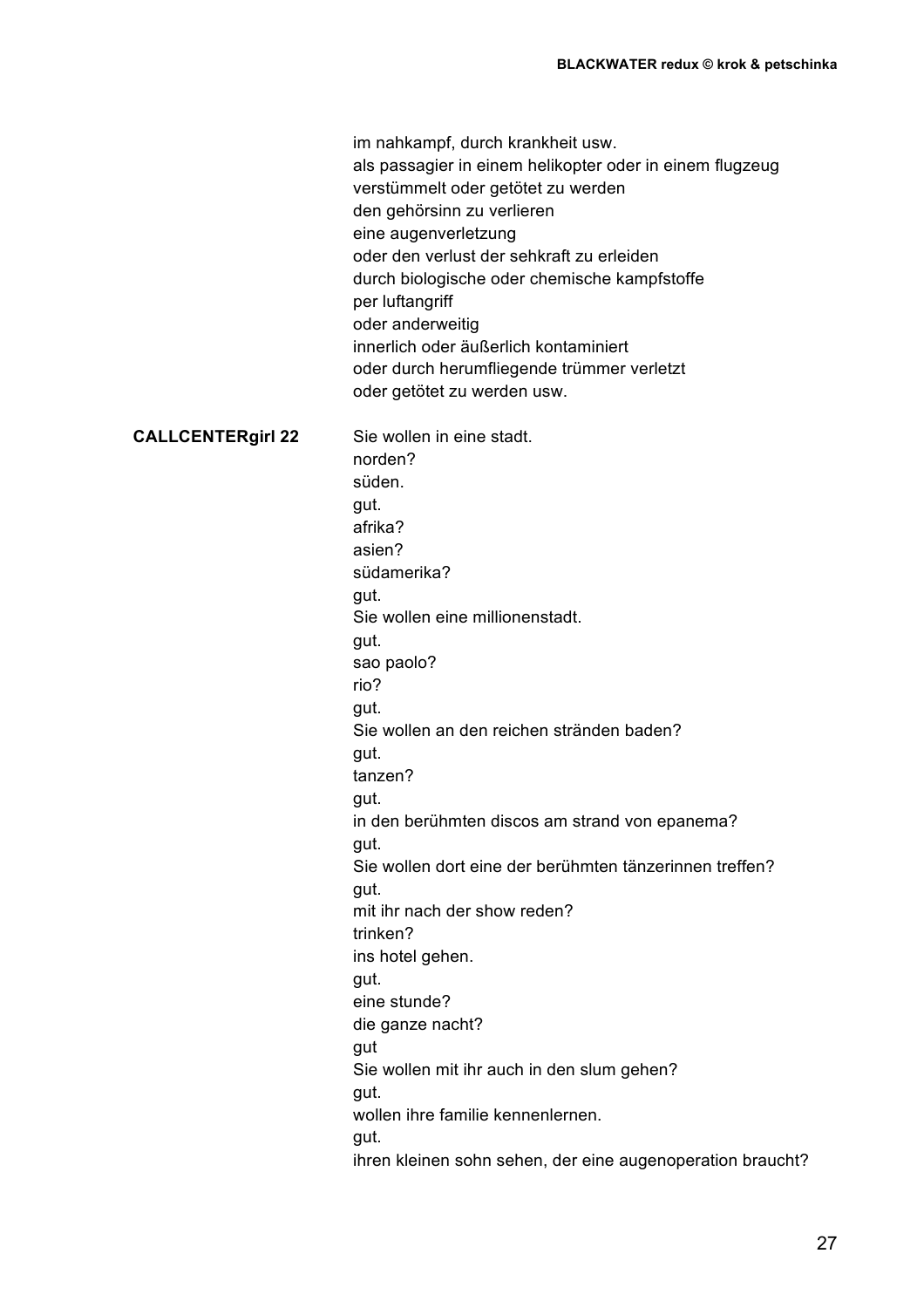gut. Sie wollen diese augenoperation bezahlen? einen beitrag leisten? sich damit nicht belasten. gut. sie wollen ficken. gut. ficken und noch etwas? auspeitschen? exekutieren? gut. erschießen aus nächster nähe? gut. bei dem mädchen zu hause? in einem bordell? in einem schäbigen hinterzimmer? gut. mit kakerlaken? keine kakerlaken. manche kunden mögen das. gut. ein schäbiges hinterzimmer in einem bordell. gut. und wollen das mädchen erschießen. allein? in anwesenheit anderer personen? gut. mädchen? männer? kinder? ein kind? gut. vor den augen des kleinen sohnes? gut. töten mit einem colt? mit einer automatischen waffe? gut. maschinenpistole? gut. zehn schuss? mehr als zwanzig? viel mehr als zwanzig? hundert? gut. Sie wollen hundert schuss aus einer maschinenpistole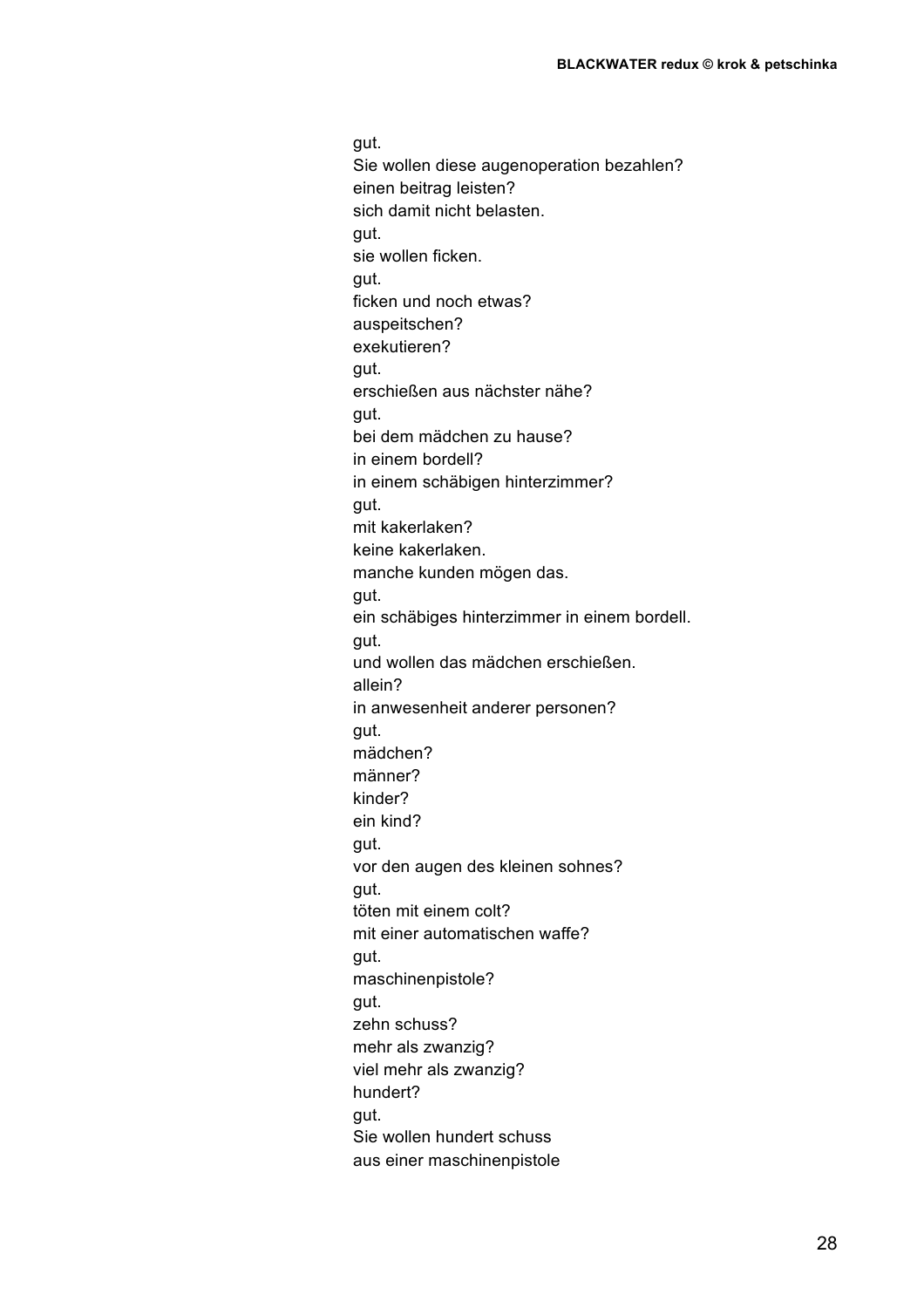in den körper des mädchens abgeben. gut. Sie wollen trinken von dem blut? Sie wollen organe entnehmen? nein. manche kunden wollen das. gut. der kleine sohn soll auch erschossen werden? schwer verletzt werden? in die hand geschossen? in den fuß? unversehrt bleiben? gut. er soll später seinen großeltern zurückgegeben werden? Sie wollen ihn weiterverwenden? als hausangestellten? als objekt ihrer begierde? als organbank? als sohn? gut. Sie wollen ihn adoptieren? soweit wollen Sie nicht gehen. gut. Sie wollen ihn lieben? trösten? gut. wie alt soll dieses kind sein? drei jahre? vier fünf? gut. es soll verstanden haben, was Sie mit seiner mutter gemacht haben? gut. wie lange soll das kind in Ihrem besitz bleiben? eine woche? ein monat? Sie wollen die zeit später bestimmen. gut

**SHOTS**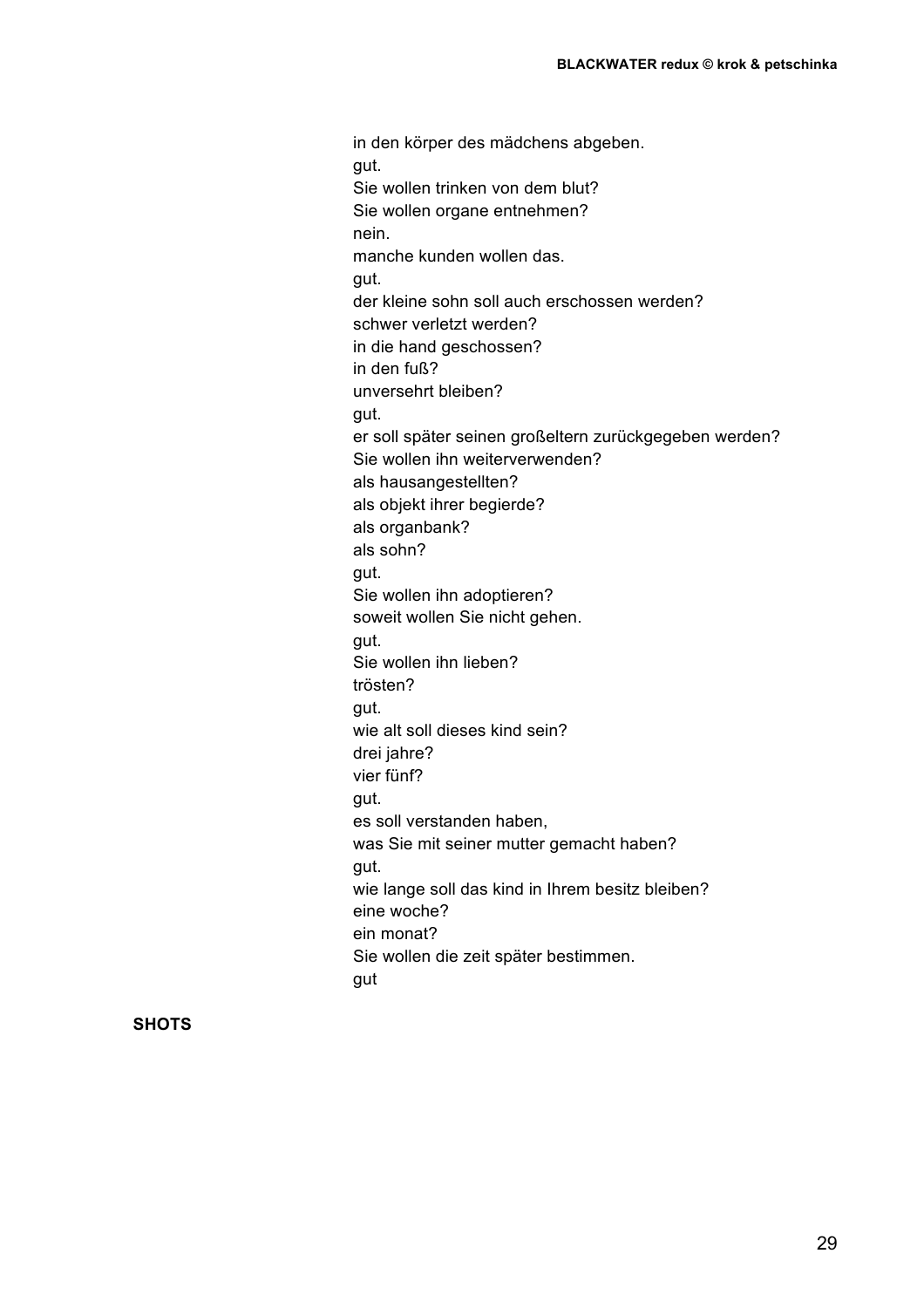| What the bush administration<br>has constructed since September 11<br>is a privatized security state at whole<br>So the idea of homeland security<br>being the primary mandate of the government<br>and simultaneously<br>that this idea<br>that the government will not perform any of these functions itself                                                                                                                                                     |
|--------------------------------------------------------------------------------------------------------------------------------------------------------------------------------------------------------------------------------------------------------------------------------------------------------------------------------------------------------------------------------------------------------------------------------------------------------------------|
|                                                                                                                                                                                                                                                                                                                                                                                                                                                                    |
| If I see anyone I shoot him                                                                                                                                                                                                                                                                                                                                                                                                                                        |
| Yeah<br>the core function<br>of the state security evacuation in a disaster<br>and                                                                                                                                                                                                                                                                                                                                                                                 |
| Here we go Baby                                                                                                                                                                                                                                                                                                                                                                                                                                                    |
| Go, go, go, go                                                                                                                                                                                                                                                                                                                                                                                                                                                     |
| I think what's frightening about it<br>is the idea<br>that this disasters become laboratories<br>for this totally corporatized states<br>I mean the green zone,<br>I always had the feeling when I was in Iraq<br>around the green Zone<br>that I was seeing the future.<br>You know if we weren't careful.<br>This bubble,<br>this totally privatized bubble,<br>which is talked about<br>if it is an American control zone<br>it is actually a Halliburton zone. |
|                                                                                                                                                                                                                                                                                                                                                                                                                                                                    |
| And all of it is run by private contractors.<br>So you have this bubble of fully privatized functionality<br>I mean this is where it seems to be leading<br>with this use<br>this massive transfer of public money<br>to built this shadow state:                                                                                                                                                                                                                  |
|                                                                                                                                                                                                                                                                                                                                                                                                                                                                    |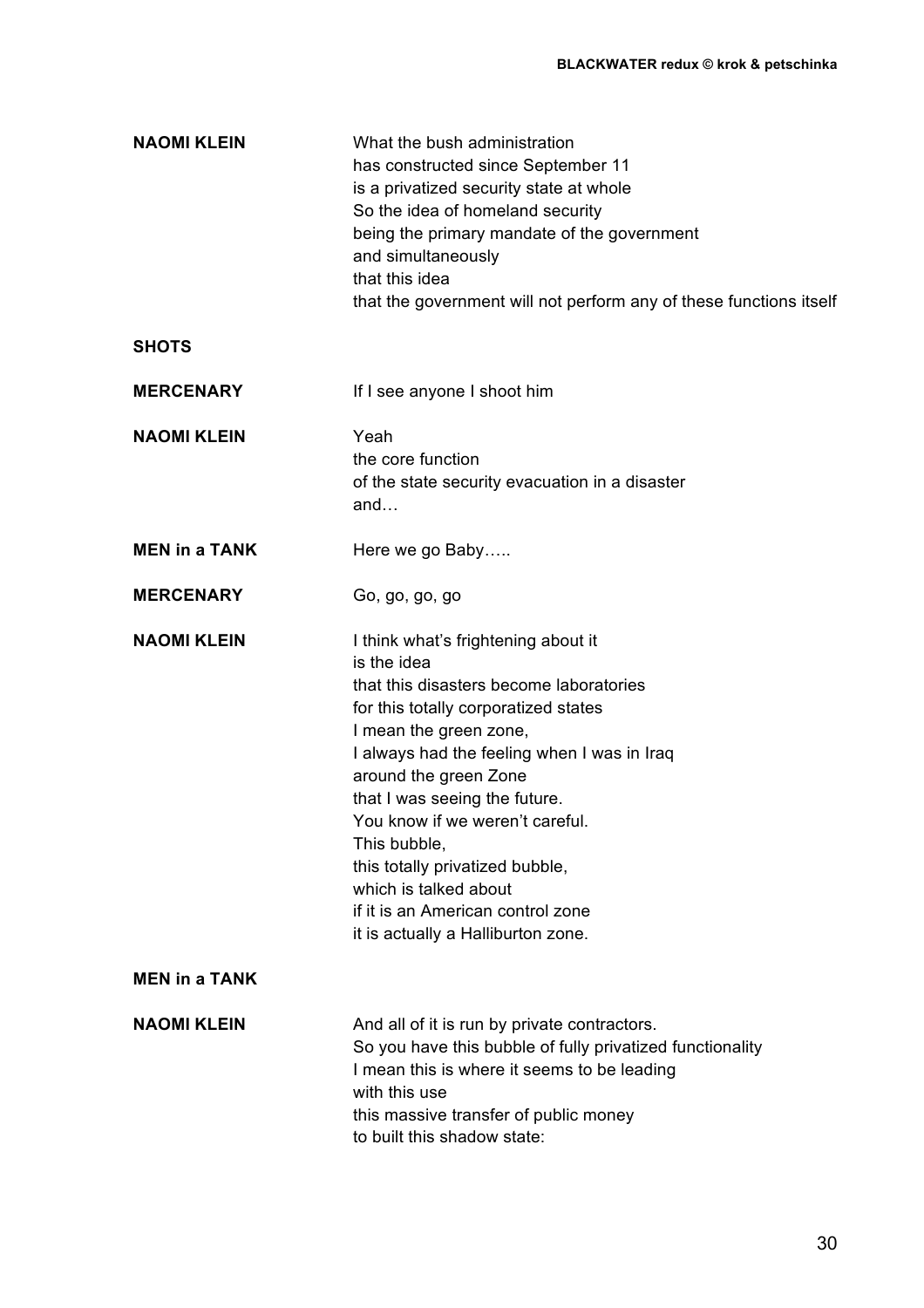|                          | That of the Blackwaters,<br>and the Bacchanals<br>and the Halliburton's.<br>So you know the state becomes frail  |
|--------------------------|------------------------------------------------------------------------------------------------------------------|
|                          |                                                                                                                  |
| <b>MERCENARY</b>         | We just got shot by an RPG,<br>went right over our fuckin head                                                   |
| <b>CALLCENTERgirl 23</b> | Sie möchten diese operation<br>an sich selbst durchführen lassen?<br>an Ihrer tochter<br>gut                     |
|                          | die tochter ist älter als acht jahre?<br>zehn?                                                                   |
|                          | gut<br>Sie wollen, dass es in einer klinik gemacht wird?<br>bei Ihnen zu hause<br>in einer anderen stadt         |
|                          | gut<br>in europa?<br>in afrika                                                                                   |
|                          | gut<br>im nördlichen afrika<br>in ägypten<br>gut                                                                 |
|                          | in einem fünfsternehotel<br>mit boutiquen, diskotheken, bars, restaurants.<br>in einem vorort von ägypten<br>gut |
|                          | von einem arzt<br>von einer ärztin                                                                               |
|                          | von einer gewöhnlichen frau<br>gut                                                                               |
|                          | Sie wollen von der agentur dorthin gebracht werden<br>mit ihrer tochter                                          |
|                          | gut<br>Sie wollen dort ein paar tage leben                                                                       |
|                          | gut<br>Sie wollen,                                                                                               |
|                          | dass es gemacht wird,<br>wie bei all den ägyptischen mädchen                                                     |
|                          | gut<br>die frau soll in den frühen morgenstunden<br>in das haus kommen                                           |
|                          | gut<br>sie soll Ihre tochter wecken                                                                              |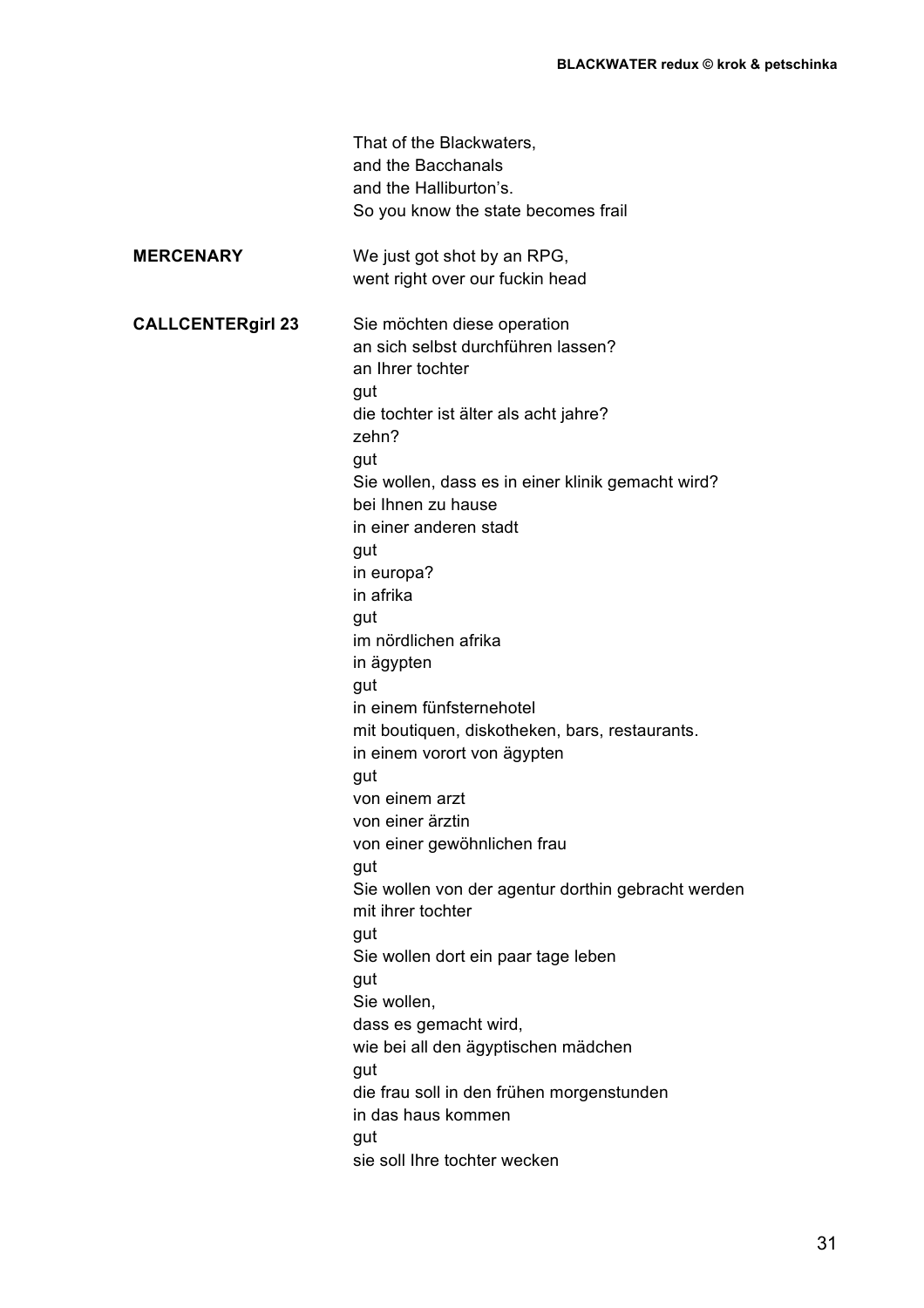|                   | gut<br>ihr ein glas milch geben                                                                           |
|-------------------|-----------------------------------------------------------------------------------------------------------|
|                   | gut<br>dann soll sie sie auf Ihren schoß setzen                                                           |
|                   | gut<br>Sie wollen Ihre tochter festhalten                                                                 |
|                   | gut<br>und diese frau wird mit einer rasierklinge                                                         |
|                   | die beschneidung durchführen                                                                              |
|                   | gut<br>Sie wollen selbst bestimmen,                                                                       |
|                   | welche teile des weiblichen geschlechtsorgans<br>weggeschnitten werden                                    |
|                   | Sie wollen es genauso wie die ägypterinnen es machen<br>gut                                               |
|                   | Sie wissen,                                                                                               |
|                   | dass die ägyptischen mädchen<br>bei der pharaonischen beschneidung                                        |
|                   | nicht betäubt werden<br>gut                                                                               |
| <b>MALE VOICE</b> | Through out all that vast fear of conflict                                                                |
|                   | there was one band of fighting men<br>who were everywhere known                                           |
|                   | in their brief but extraordinary existence                                                                |
|                   | they won a unique reputation<br>for daring a land an unfailing professionalism in combat                  |
|                   | yet there courage was beyond dispute<br>so too was the fear and loathing                                  |
|                   | which they elicited                                                                                       |
|                   | even eventually among their own people.                                                                   |
|                   | and in the regular soldiers alongside whom they fought<br>in many of the most signal times of German arms |
|                   | they played a conspicuous role<br>one far disproportioned to their numbers                                |
|                   |                                                                                                           |
|                   | In a long period of decline and retreat<br>despite repeatedly sustaining appalling casualties             |
|                   | their discipline remained unbroken.<br>their fighting order unimpaired                                    |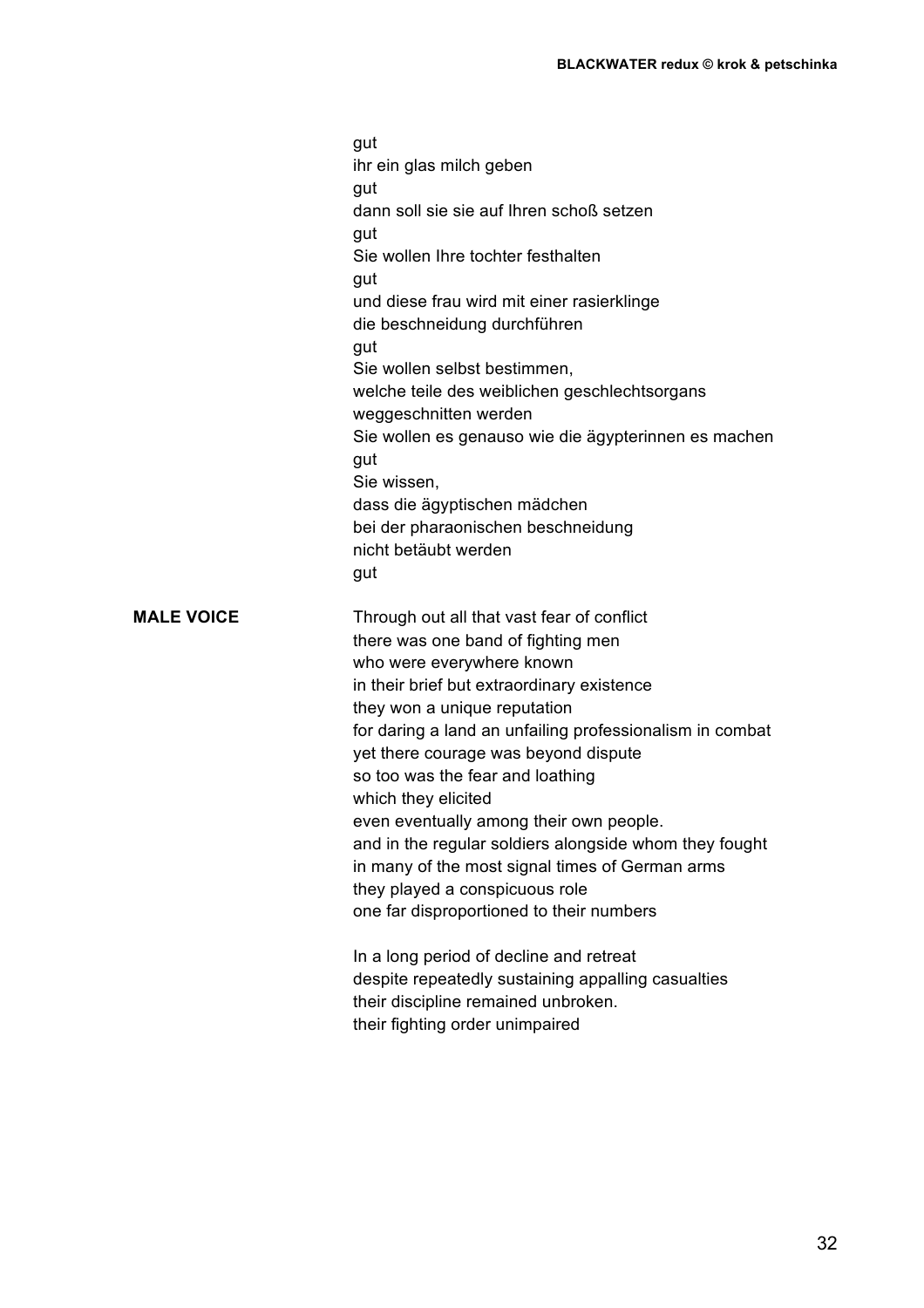|                          | Almost to the very end<br>subsequently they were burdened<br>with the near exclusive blame<br>for the blackest crimes of the Nazi regime<br>and for all their high undoubted bravery<br>they bear a reputation forever shrouded with infamy<br>They were the Waffen SS |
|--------------------------|------------------------------------------------------------------------------------------------------------------------------------------------------------------------------------------------------------------------------------------------------------------------|
| <b>CALLCENTERgirl 24</b> | gut<br>wir hatten ruanda.<br>kigali.<br>das genozidmuseum.<br>Sie wollten,<br>dass die agentur Sie zu dieser skulptur bringt.<br>gut<br>Sie wollen dort<br>beten?<br>ausspucken?<br>Ihren samen verspritzen?<br>gut<br>Sie wollen stimuliert werden?                   |
|                          | gut<br>von einem jungen mann?<br>von einem mädchen?<br>Sie wollen sich selber stimulieren?<br>gut                                                                                                                                                                      |
| <b>SONG</b>              | take off your whishes<br>take off your proud<br>take off your emptiness<br>take off your shroud                                                                                                                                                                        |
|                          | I want you naked<br>I want you bad<br>I want your sweetness<br>I want you  dead                                                                                                                                                                                        |